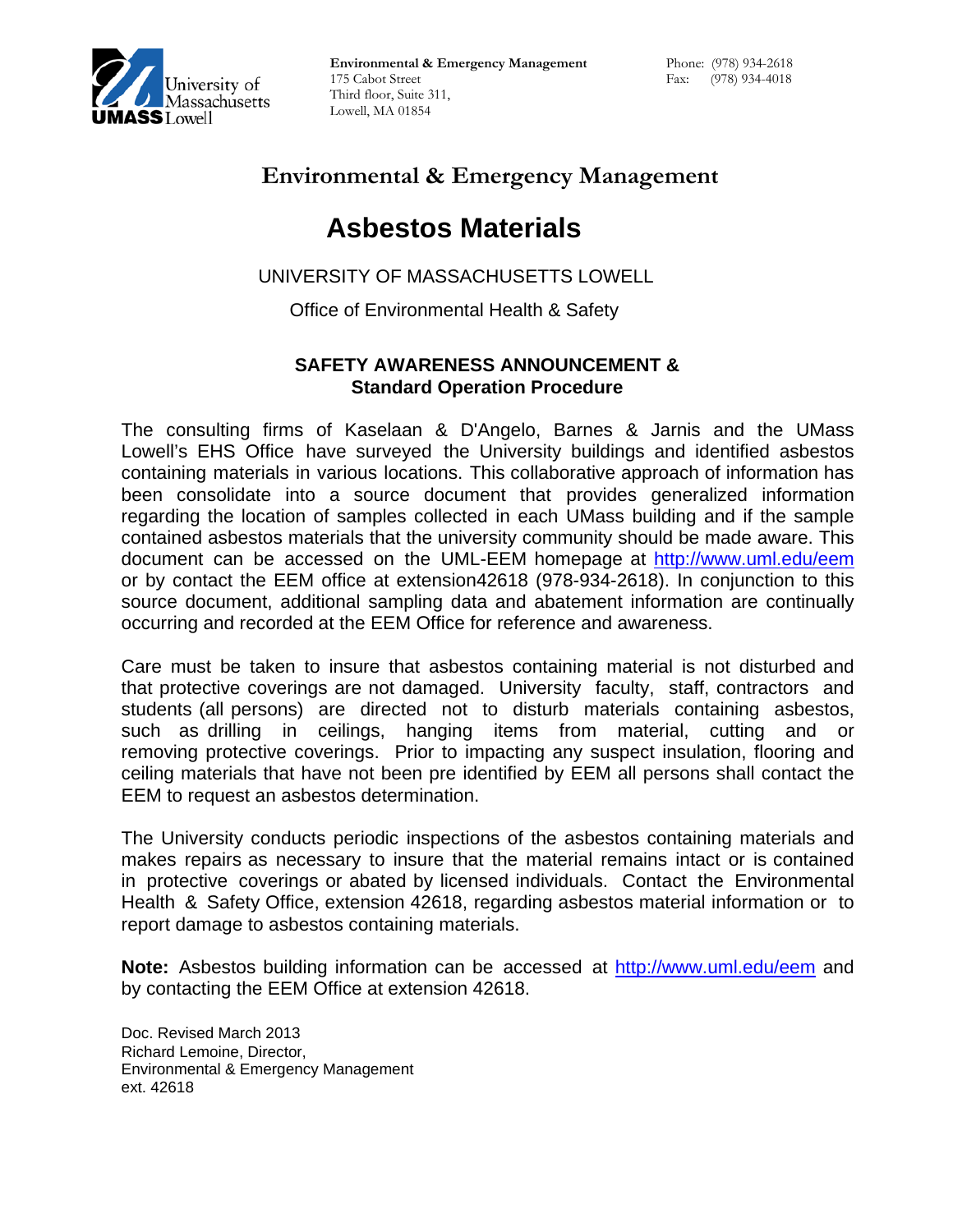## **UML North**

| <b>Building</b>          | <b>Location</b>                  | <b>Description</b>                                                                                                                                                                                                                                             | <b>Asbestos:</b><br>Yes/NO                           |
|--------------------------|----------------------------------|----------------------------------------------------------------------------------------------------------------------------------------------------------------------------------------------------------------------------------------------------------------|------------------------------------------------------|
| <b>Alumni</b><br>Library | Acoustic<br>Plaster              | Walls / Ceilings, All floors.<br>$\bullet$                                                                                                                                                                                                                     | Yes                                                  |
|                          | Basement                         | Pipe Insulation<br>$\bullet$<br>Bottom of wall<br>$\bullet$                                                                                                                                                                                                    | <b>No</b><br><b>No</b>                               |
|                          | <b>B4</b>                        | <b>Ceiling Plaster</b><br>$\bullet$<br><b>Wall Plaster</b>                                                                                                                                                                                                     | Yes<br><b>No</b>                                     |
|                          | <b>B-101</b>                     | <b>Corridor Wall</b><br>$\bullet$<br><b>Upper Wall</b>                                                                                                                                                                                                         | <b>No</b><br><b>No</b>                               |
|                          | <b>B-101A</b>                    | Pyrobar Look-alike<br>$\bullet$                                                                                                                                                                                                                                | <b>No</b>                                            |
|                          | Ceiling #1                       | <b>Right side</b><br>$\bullet$<br>Left Side<br>$\bullet$                                                                                                                                                                                                       | <b>No</b><br><b>No</b>                               |
|                          | Ceiling Tile in<br>Basement      | <b>Bulk</b><br>$\bullet$                                                                                                                                                                                                                                       | <b>No</b>                                            |
|                          | Corridor                         | <b>Wall Plaster</b><br>$\bullet$                                                                                                                                                                                                                               | <b>No</b>                                            |
|                          | <b>First Floor</b>               | Putty from Window<br>$\bullet$<br>Putty from Window #2<br>$\bullet$                                                                                                                                                                                            | Yes<br>Yes                                           |
|                          | Floor Tile in<br><b>Basement</b> | <b>Bulk</b><br>$\bullet$<br>Mastic from #3                                                                                                                                                                                                                     | <b>No</b><br><b>No</b>                               |
|                          | Foyer                            | <b>Ceiling Material</b><br>$\bullet$                                                                                                                                                                                                                           | <b>No</b>                                            |
|                          | <b>Second Floor</b>              | Putty and Debris from Window #3<br>Wall                                                                                                                                                                                                                        | Yes<br>No                                            |
|                          | <b>Stairs</b>                    | <b>Black Tar under Fieldstone</b><br>$\bullet$<br><b>Building Fare to Fieldstone Patio</b><br>$\bullet$<br><b>Ceiling Material in Foyer</b><br>$\bullet$<br><b>Granite Steps Grey Caulking</b><br>$\bullet$<br>Material<br><b>Fieldstone Caulking Material</b> | <b>No</b><br>No<br><b>No</b><br>N <sub>o</sub><br>No |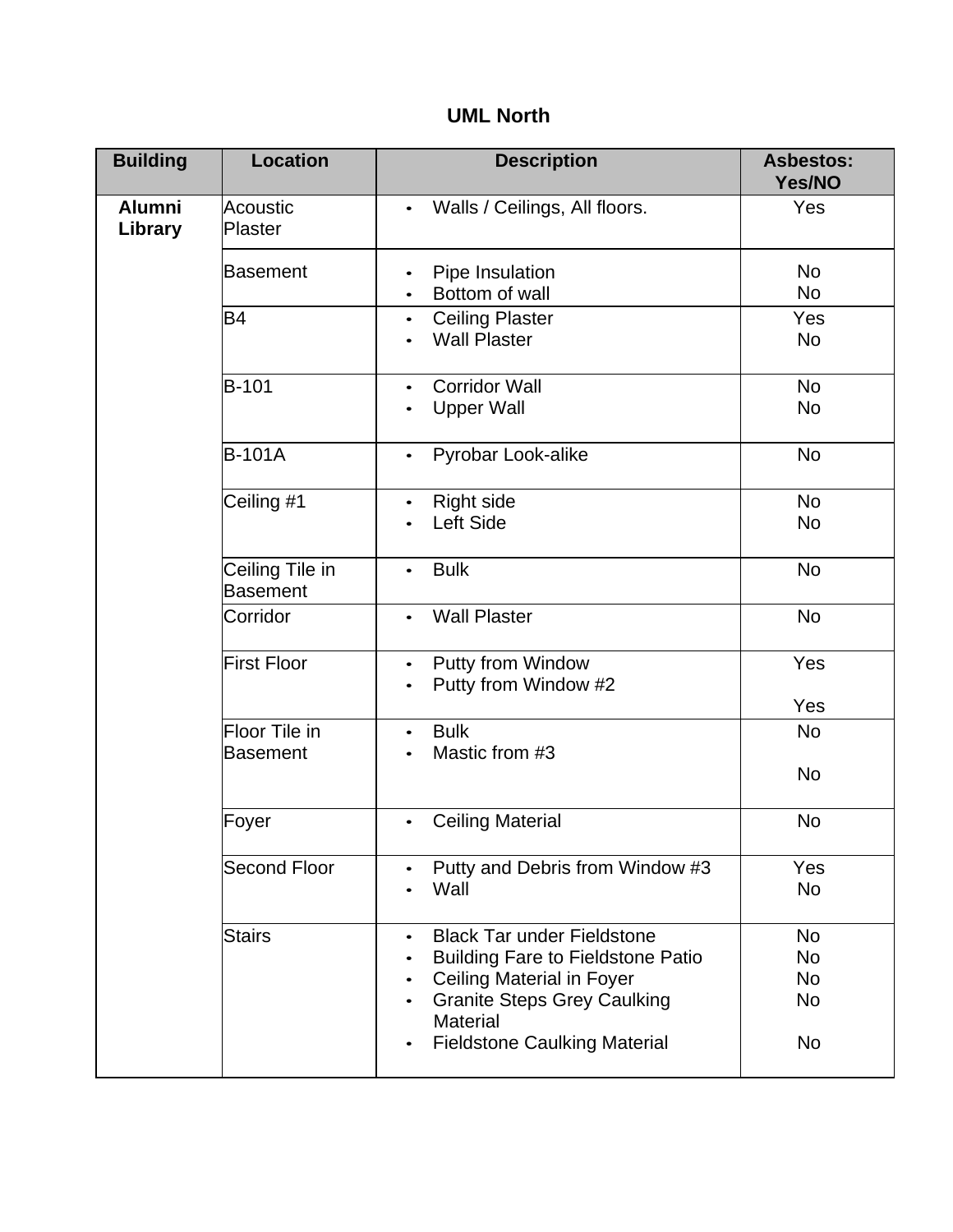|             | <b>Vinyl Floor Tile</b>    | 9" X 9" brown.<br>$\bullet$                                                                                                                            | Yes                                 |
|-------------|----------------------------|--------------------------------------------------------------------------------------------------------------------------------------------------------|-------------------------------------|
|             | Wall in<br><b>Basement</b> | <b>Bulk</b><br>$\bullet$                                                                                                                               | <b>No</b>                           |
| <b>Ball</b> | 106                        | <b>Black felt paper</b><br>$\bullet$<br>Grey material<br>Outer board<br>$\bullet$                                                                      | <b>No</b><br><b>No</b><br><b>No</b> |
|             | 118                        | Pipe Insulation<br>$\bullet$<br><b>Elbow Insulation</b><br>$\bullet$<br><b>PCM</b><br>$\bullet$<br><b>Bulk Floor Sample</b><br>$\bullet$               | <b>No</b><br>Yes<br>Yes<br>Yes      |
|             | 118-A                      | Floor tile<br>$\bullet$                                                                                                                                | <b>No</b>                           |
|             | 201                        | Lab bench top<br>$\bullet$                                                                                                                             | Yes                                 |
|             | 210                        | Ceiling<br>$\bullet$                                                                                                                                   | Yes                                 |
|             | 214                        | Spray-on ceiling<br>$\bullet$<br>Elbow of pipe in heat ventilation<br>$\bullet$<br>units<br>Elbow of pipe<br>$\bullet$<br>Pipe insulation<br>$\bullet$ | Yes<br>Yes<br>Yes<br><b>No</b>      |
|             | 317                        | Expansion joint debris<br>$\bullet$                                                                                                                    | <b>No</b>                           |
|             | 401                        | Ceiling<br>$\bullet$                                                                                                                                   | <b>No</b>                           |
|             | 412                        | <b>Bulk</b><br>$\bullet$                                                                                                                               | <b>No</b>                           |
|             | 415                        | <b>Bulk</b><br>$\bullet$                                                                                                                               | Yes                                 |
|             | 416                        | Mastic<br>$\bullet$                                                                                                                                    | <b>No</b>                           |
|             | 432                        | <b>Bulk</b><br>$\bullet$                                                                                                                               | Yes                                 |
|             | $C-3$                      | Floor tile<br>$\bullet$                                                                                                                                | Yes                                 |
|             | Catwalk to<br>Olney        | <b>Tile</b><br>$\bullet$                                                                                                                               | Yes<br>Yes                          |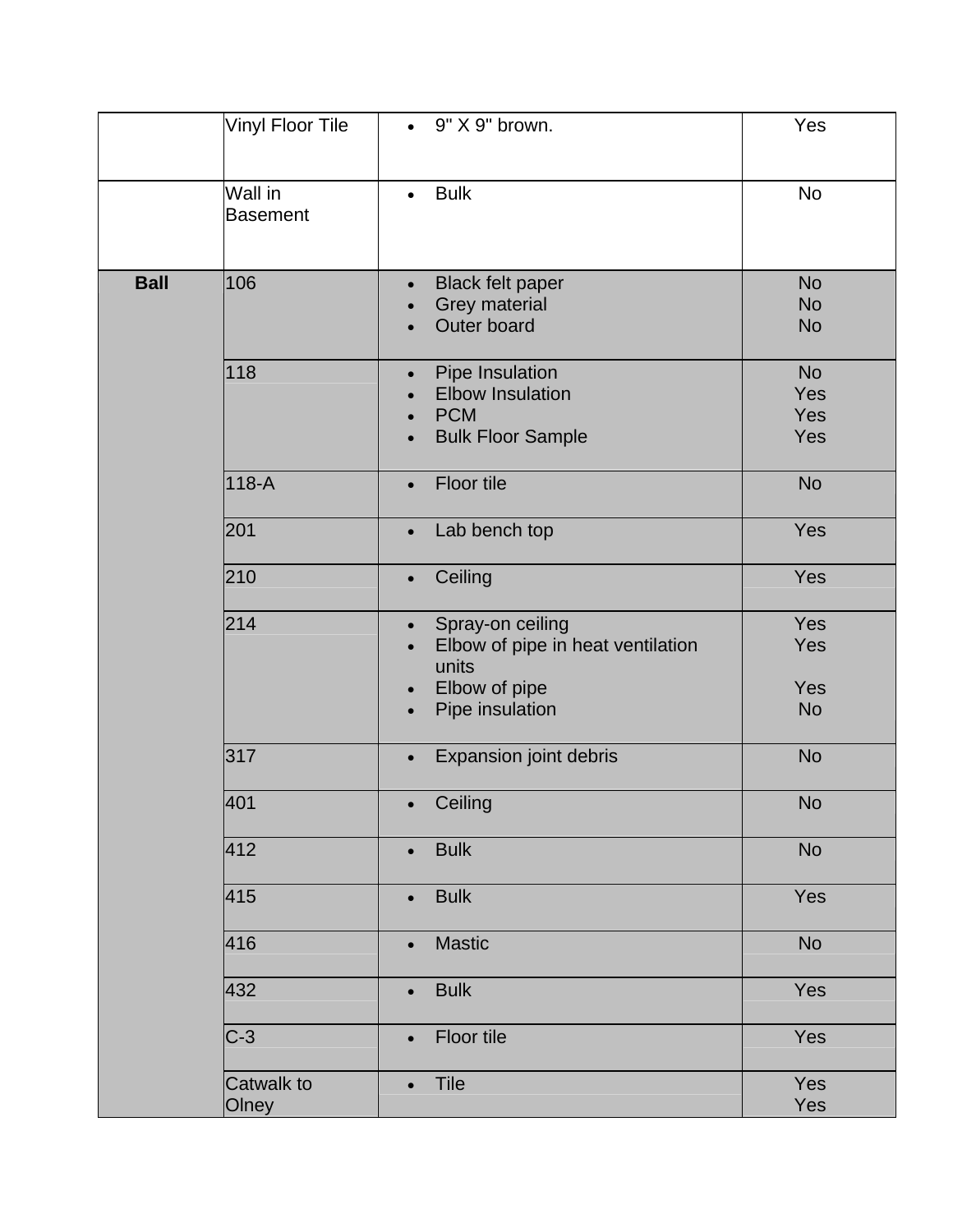|                               | <b>Mastic</b><br>$\bullet$                                                                                                                                                                                                                                                 |                                                                                                       |
|-------------------------------|----------------------------------------------------------------------------------------------------------------------------------------------------------------------------------------------------------------------------------------------------------------------------|-------------------------------------------------------------------------------------------------------|
| Ceiling in lab<br>(Dana)      | Ceiling<br>$\bullet$                                                                                                                                                                                                                                                       | <b>No</b>                                                                                             |
| Ceilings                      | Acoustical Ceilings, All floors.<br>$\bullet$                                                                                                                                                                                                                              | Yes                                                                                                   |
| Elbow<br>Insulation           | $\bullet$                                                                                                                                                                                                                                                                  | Yes                                                                                                   |
| Exeterior                     | <b>Expansion caulking</b><br>$\bullet$                                                                                                                                                                                                                                     | Yes                                                                                                   |
| First floor                   | VFT, Blue<br>$\bullet$<br>VFT, white speckled<br><b>Mastic</b><br>$\bullet$<br>TSI on waterline from 101<br>$\bullet$<br>TSI on waterline from ceiling<br>$\bullet$<br>TSI on waterline from 102<br>$\bullet$<br>Cove base<br>$\bullet$<br>Cove base mastic<br><b>Bulk</b> | <b>No</b><br><b>No</b><br><b>No</b><br><b>No</b><br>Yes<br>Yes<br><b>No</b><br><b>No</b><br><b>No</b> |
| <b>Glazing window</b>         | Parking lot side<br>$\bullet$<br>Parking lot side<br>$\bullet$<br>Riverside side<br>$\bullet$                                                                                                                                                                              | <b>Yes</b><br><b>Yes</b><br>Yes                                                                       |
| <b>NCPP Coal</b><br>Room 2    | <b>Bulk</b><br>$\bullet$                                                                                                                                                                                                                                                   | <b>No</b>                                                                                             |
| Pipe insulation               | Various types & diameters, All floors.<br>$\bullet$                                                                                                                                                                                                                        | Yes                                                                                                   |
| <b>Vinyl Flooring</b>         | 9" X 9" floor tiles.<br>$\bullet$                                                                                                                                                                                                                                          | Yes                                                                                                   |
| <b>WJUL</b>                   | Floor tile<br><b>Ceiling Material</b><br>$\bullet$<br><b>Mastic</b><br>$\bullet$                                                                                                                                                                                           | Yes<br><b>No</b><br><b>No</b>                                                                         |
|                               |                                                                                                                                                                                                                                                                            |                                                                                                       |
| <b>Costello</b><br>305        | <b>Bulk</b><br>$\bullet$                                                                                                                                                                                                                                                   | <b>No</b>                                                                                             |
| <b>Below football</b><br>room | <b>Elbow</b> insulation<br>$\bullet$<br><b>Elbow</b> insulation                                                                                                                                                                                                            | Yes<br>Yes                                                                                            |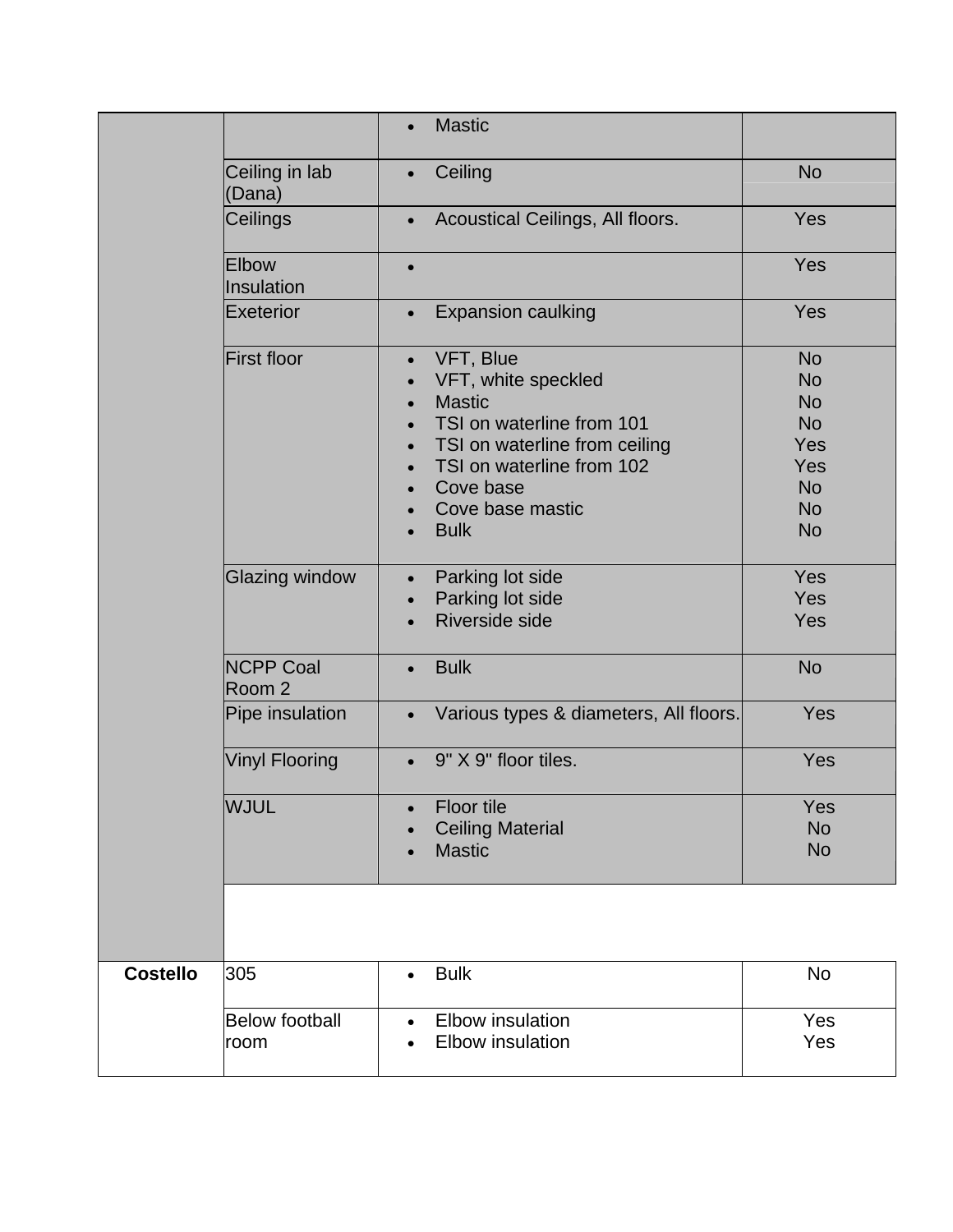|                | First floor                              | Drain pipe insulation<br>$\bullet$                                                                                                 | <b>No</b>                           |
|----------------|------------------------------------------|------------------------------------------------------------------------------------------------------------------------------------|-------------------------------------|
|                | Floor tile                               | $\bullet$                                                                                                                          | Yes                                 |
|                | General                                  | Ceiling material shower room #1<br>$\bullet$<br>Pipe elbow above ceiling<br>$\bullet$<br>Ceiling material restroom #2<br>$\bullet$ | <b>No</b><br><b>No</b><br><b>No</b> |
|                | Gym                                      | Cork beneath wooden floor<br>$\bullet$<br>Mastic with cork<br>$\bullet$<br><b>Black felt paper</b><br>$\bullet$                    | <b>No</b><br>Yes<br>Yes             |
|                | Machine room                             | Pipe fitting insulation<br>$\bullet$                                                                                               | Yes                                 |
|                | Pipe insulation                          | Emergency generator exhaust.<br>$\bullet$<br>Pipe joints, All floors.<br>$\bullet$                                                 | Yes<br>Yes                          |
|                | <b>Tank insulation</b>                   | Mechanical room basement.<br>$\bullet$                                                                                             | Yes                                 |
|                | <b>Underlay Floor</b><br><b>Material</b> | <b>Material</b><br>$\bullet$                                                                                                       | Yes                                 |
|                | Weight room<br>ceiling                   | Ceiling material<br>$\bullet$                                                                                                      | <b>No</b>                           |
|                | Women's shower<br>room                   | Ceiling<br>$\bullet$                                                                                                               | <b>No</b>                           |
| <b>Cumnock</b> | Affirmative action<br> room              | Walk, bulk<br>$\bullet$<br>Storage area, floor tile<br>$\bullet$                                                                   | <b>No</b><br>Yes                    |
|                | Annie's floor                            | Tan tile<br>$\bullet$<br><b>Black mastic</b><br>$\bullet$                                                                          | Yes<br><b>No</b>                    |
|                | Brown floor tile                         | $\bullet$                                                                                                                          | Yes                                 |
|                | $C-3$                                    | <b>Floor tile</b><br>$\bullet$<br><b>Mastic</b><br>$\bullet$<br>Pipe insulation<br>$\bullet$                                       | Yes<br><b>No</b><br>Yes             |
|                | $C-7$                                    | PLM wipe<br>$\bullet$<br><b>Floor tile</b><br>Mastic to floor tile                                                                 | <b>No</b><br>Yes<br><b>No</b>       |
|                | $C-11$                                   | Ceiling, bulk<br>$\bullet$                                                                                                         | <b>No</b>                           |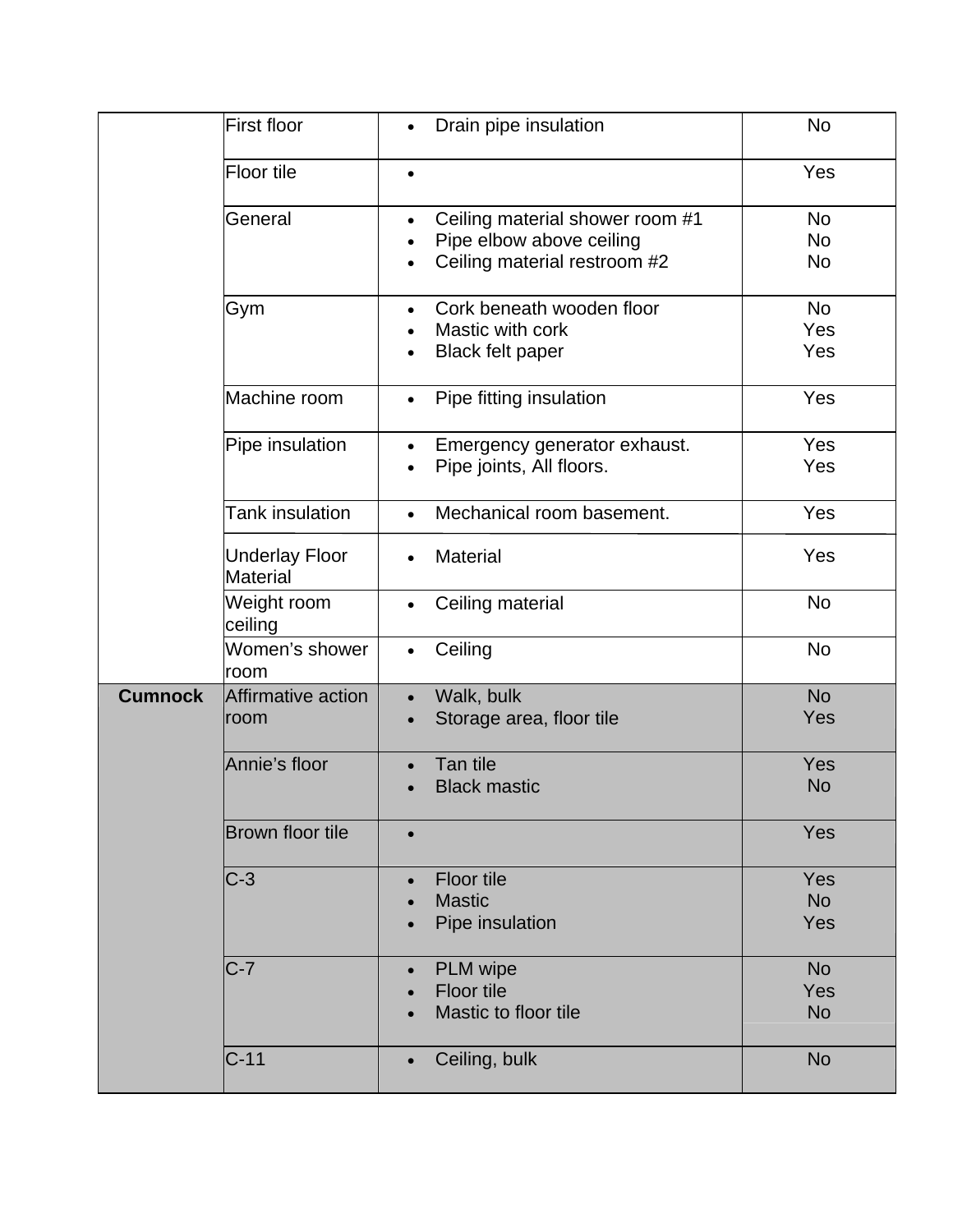|              | Ceilings                                      | Acoustical ceilings, All floors.<br>$\bullet$                                                                     | Yes                                                           |
|--------------|-----------------------------------------------|-------------------------------------------------------------------------------------------------------------------|---------------------------------------------------------------|
|              | Dr. Levine's<br>office, 1 <sup>st</sup> floor | Wipe<br>$\bullet$                                                                                                 | <b>No</b>                                                     |
|              | Employee lounge                               | Ceiling material<br>$\bullet$<br><b>Wall material</b><br>Floor tile<br>$\bullet$                                  | Yes<br><b>No</b><br>Yes                                       |
|              | <b>First floor</b>                            | <b>Tile</b>                                                                                                       | <b>No</b>                                                     |
|              | First floor lobby                             | Wall<br>$\bullet$                                                                                                 | Yes                                                           |
|              | Lower stairwell                               | <b>Riser</b><br><b>Skirt</b>                                                                                      | <b>No</b><br><b>No</b>                                        |
|              | Mechanical room                               | Basement ceiling insulation<br>$\bullet$                                                                          | <b>No</b>                                                     |
|              | Mechanical room<br>under C-1                  | Elbow<br>$\bullet$<br>Off-white vertical run<br>Off-white horizontal run<br>$\bullet$                             | Yes<br>Yes<br>Yes                                             |
|              | <b>PCM</b>                                    | <b>Cumnock hall tunnel</b>                                                                                        | Yes<br>Yes                                                    |
|              | Pipe insulation                               | Various diameters, All floors.<br>$\bullet$                                                                       | Yes                                                           |
|              | Projection screen                             | $\bullet$                                                                                                         | <b>No</b>                                                     |
|              | Second floor<br>stairwell                     | <b>Skirt</b><br><b>Tread</b><br>Lt. mastic, landing tile<br>Landing tile<br><b>Mastic from first</b><br>$\bullet$ | <b>No</b><br><b>No</b><br><b>No</b><br><b>No</b><br><b>No</b> |
|              | Third floor                                   | Brown tile on left<br>$\bullet$                                                                                   | <b>No</b>                                                     |
|              | <b>Vinyl Flooring</b>                         | Brown vinyl sheet flooring,<br>$\bullet$<br>basement.                                                             | Yes                                                           |
| <b>Eames</b> | <b>Basement</b>                               | Pipe insulation                                                                                                   | Yes                                                           |
|              | Ceiling                                       | Basement plaster ceiling.                                                                                         | Yes                                                           |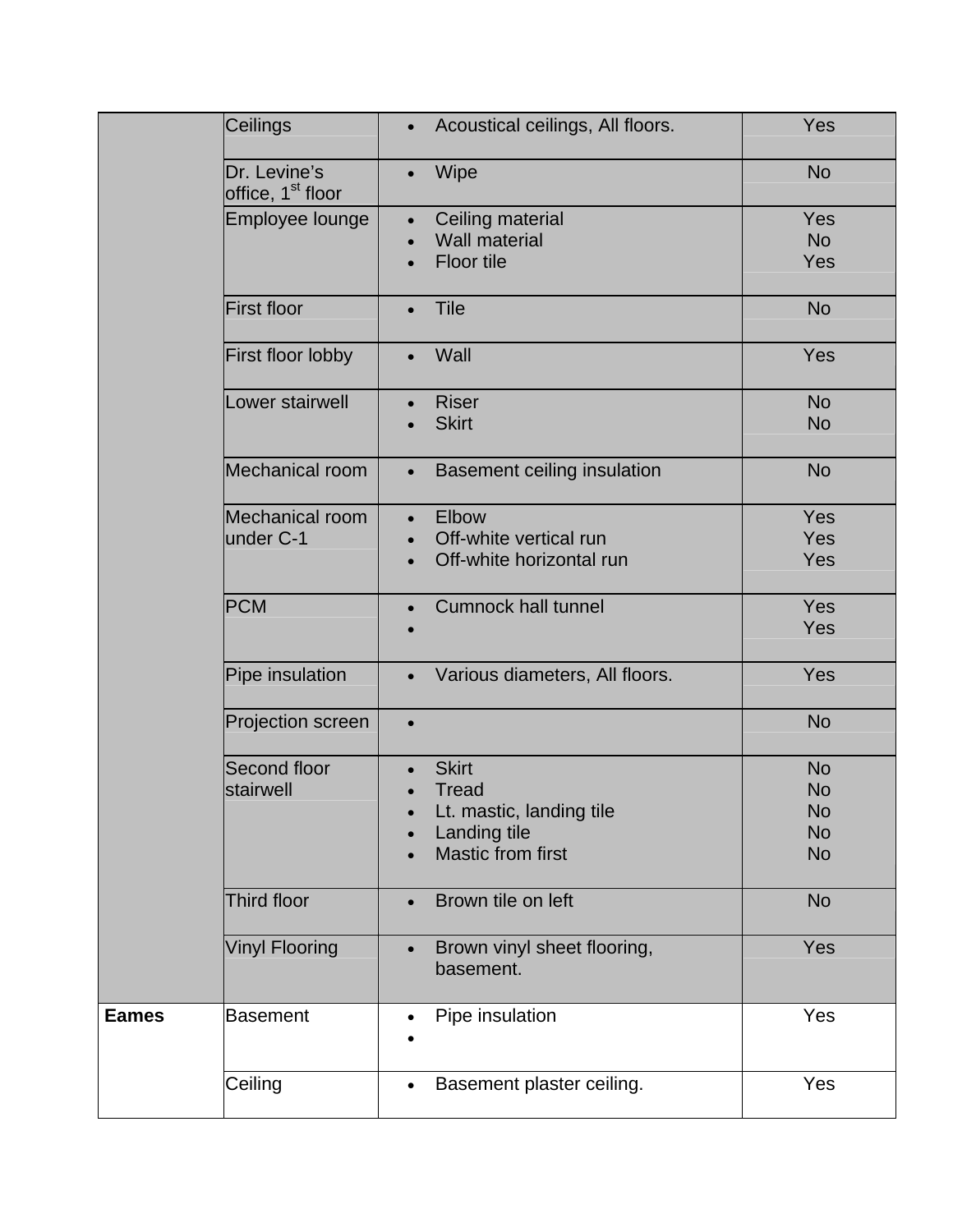|                    | <b>Hot water</b>  | Pipe insulation<br>$\bullet$             | Yes       |
|--------------------|-------------------|------------------------------------------|-----------|
|                    | distribution room | Pipe fitting insulation                  | <b>No</b> |
|                    |                   |                                          |           |
|                    | Mechanical room   | Green wall lower section                 | <b>No</b> |
|                    |                   | Wall plaster                             | <b>No</b> |
|                    |                   | Soil sample                              | Yes       |
|                    |                   |                                          |           |
|                    | New boiler room   | Textured ceiling plaster<br>$\bullet$    | <b>No</b> |
|                    |                   | Interior wall-plaster skim and base      | <b>No</b> |
|                    |                   | <b>Block pipe insulation</b>             | Yes       |
|                    |                   | Aircell pipe insulation                  | Yes       |
|                    |                   | 12x12 tan floor tile                     | <b>No</b> |
|                    |                   | Black mastic associated with 05A,        | <b>No</b> |
|                    |                   | 05B, 05C                                 |           |
|                    |                   | 2'x4' white ceiling tiles                | <b>No</b> |
|                    |                   | Pyro block fire stop                     | <b>No</b> |
|                    |                   | Layered paper pipe insulation            | Yes       |
|                    |                   | Pipe fitting insulation                  | Yes       |
|                    |                   |                                          |           |
|                    | Room 103          | Wall plaster<br>$\bullet$                | <b>No</b> |
|                    | Room 104          | Wall plaster<br>$\bullet$                | <b>No</b> |
|                    | Room 106          | Wall plaster<br>$\bullet$                | <b>No</b> |
|                    | <b>Room 209</b>   | Wall plaster<br>$\bullet$                | <b>No</b> |
|                    | Vinyl Flooring    | Tan "sheet" vinyl flooring.<br>$\bullet$ | Yes       |
| <b>Engineering</b> | 114               | <b>PCM</b>                               | Yes       |
|                    |                   | Ceiling                                  | <b>No</b> |
|                    |                   | Tile                                     | Yes       |
|                    |                   | <b>Mastic</b>                            | Yes       |
|                    |                   | Swept from floor/doorway (bulk)          | <b>No</b> |
|                    |                   |                                          |           |
|                    | 118               | <b>Bulk</b>                              | <b>No</b> |
|                    | 211               | Window glazing                           | <b>No</b> |
|                    | 225               | Window glazing                           | <b>No</b> |
|                    | 307               | Window glazing                           | Yes       |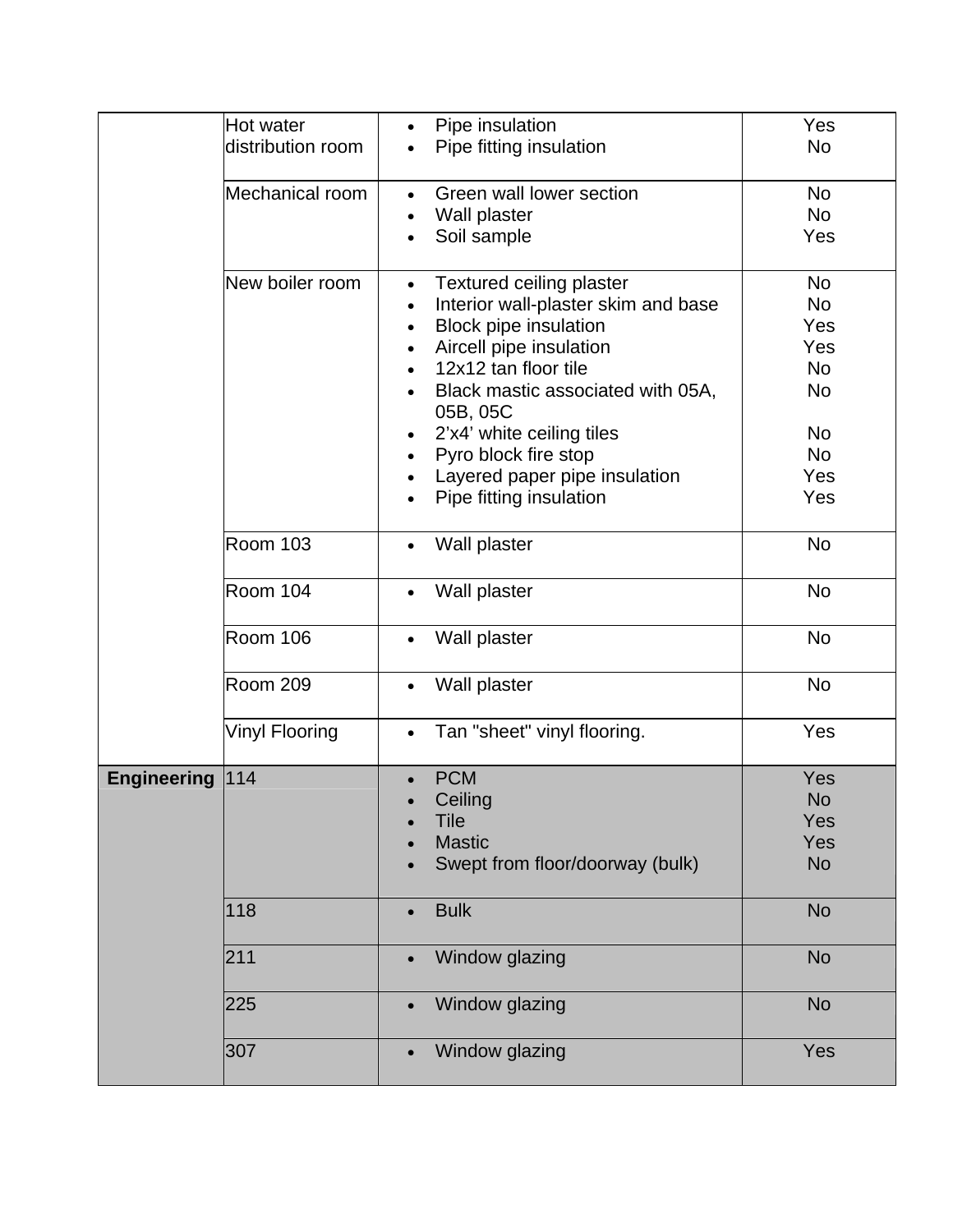|                                         | 414                     | Window glazing                                                                                                                                 | <b>No</b>               |
|-----------------------------------------|-------------------------|------------------------------------------------------------------------------------------------------------------------------------------------|-------------------------|
|                                         | Ceilings                | Corridor (only) acoustical ceilings.<br>$\bullet$                                                                                              | Yes                     |
|                                         | Exterior                | Window glazing east side<br>$\bullet$<br>Window glazing west side<br>$\bullet$<br>Window perimeter expansion glazing<br>$\bullet$<br>east side | <b>No</b><br>Yes<br>Yes |
|                                         |                         | Window perimeter expansion glazing<br>$\bullet$<br>west side                                                                                   | Yes                     |
|                                         | Pipe insulation         | Various types & diameters, All floors.<br>$\bullet$                                                                                            | Yes                     |
|                                         | <b>Tank insulation</b>  | Mechanical room.<br>$\bullet$                                                                                                                  | Yes                     |
|                                         | <b>Vinyl Flooring</b>   | 9" X 9" brown & 12" X 12" gray.<br>$\bullet$                                                                                                   | Yes                     |
| <b>Falmouth</b>                         | 201                     | Elbow insulation<br>$\bullet$                                                                                                                  | Yes                     |
|                                         |                         | Pipe joint insulation                                                                                                                          | Yes                     |
|                                         | 206                     | <b>Mastic</b><br>$\bullet$<br>Air sample                                                                                                       | Yes<br><b>No</b>        |
|                                         | Pipe insulation         | Various types & diameters, All floors.<br>$\bullet$                                                                                            | Yes                     |
|                                         | Stairwell,              | Floor tile                                                                                                                                     | <b>No</b>               |
|                                         | bookstore               | <b>Mastic</b>                                                                                                                                  | Yes                     |
|                                         | <b>Tank insulation</b>  | Sub Basement.<br>$\bullet$                                                                                                                     | Yes                     |
| <b>Institute for</b><br><b>Plastics</b> | 9x9 floor tile          |                                                                                                                                                | Yes                     |
| <b>Innovations</b><br>(IPI)             | Above custodial<br>room | <b>Elbow insulation</b><br>$\bullet$                                                                                                           | <b>No</b>               |
|                                         | Back foyer area         | <b>Mastic</b><br>$\bullet$<br><b>Floor tile</b><br>$\bullet$                                                                                   | <b>No</b><br><b>No</b>  |
|                                         | Conference room<br>ΙA   | <b>Mastic</b><br>$\bullet$<br>Floor tile                                                                                                       | Yes<br>Yes              |
|                                         | 12x12 floor tile        |                                                                                                                                                | Yes                     |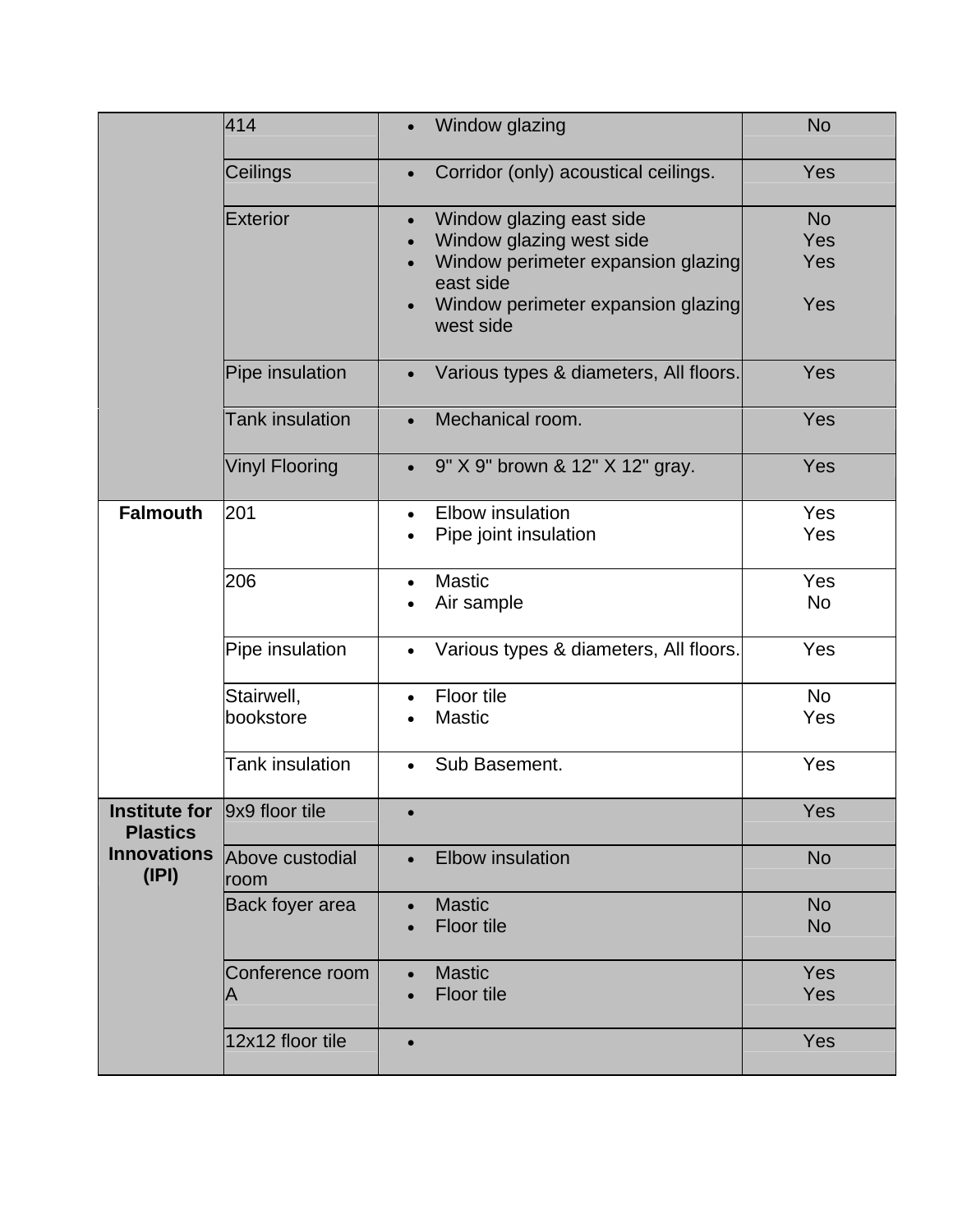|               | <b>Floor tile</b>                              | Red floor tile                                                                                                                                             | Yes                      |
|---------------|------------------------------------------------|------------------------------------------------------------------------------------------------------------------------------------------------------------|--------------------------|
|               | Main storage<br>room                           | <b>Mastic</b><br>$\bullet$<br>Mastic from the back of room<br>$\bullet$<br><b>Floor tile</b><br>$\bullet$<br>Floor tile from the back of room<br>$\bullet$ | Yes<br>Yes<br>Yes<br>Yes |
|               | Machine shop                                   | <b>Mastic</b><br>$\bullet$<br><b>Floor tile</b>                                                                                                            | Yes<br>Yes               |
|               | Linoleum floor<br>sample                       | $\bullet$                                                                                                                                                  | <b>No</b>                |
| <b>Kitson</b> | Duplicating room                               | Bulk sample - wipe<br>$\bullet$                                                                                                                            | <b>No</b>                |
|               | Drain pipe                                     | Joint insulation<br>$\bullet$                                                                                                                              | <b>No</b>                |
|               | Pipe insulation                                | Basement floor.<br>$\bullet$                                                                                                                               | Yes                      |
|               | <b>Tank insulation</b>                         | Basement condensate tank.<br>$\bullet$                                                                                                                     | Yes                      |
|               | Tunnel to<br><b>Cumnock</b>                    | Tan tile<br>$\bullet$<br>Mastic off 1<br>$\bullet$                                                                                                         | <b>No</b><br><b>No</b>   |
| Lydon         | <b>Basement</b>                                | <b>Chiller Mechanical Room</b><br>$\bullet$<br><b>Muffler Mechanical</b>                                                                                   | Yes<br>Yes               |
|               | Janitor's closet -<br>4 <sup>th</sup> floor    | <b>Elbow insulation</b><br>$\bullet$<br>Valve insulation                                                                                                   | <b>No</b><br><b>No</b>   |
|               | Mechanical room                                | Elbow<br>$\bullet$                                                                                                                                         | Yes                      |
|               | Pipe insulation                                | Various types & diameters,<br>basement.                                                                                                                    | Yes                      |
|               | 2 <sup>nd</sup> Floor Men's<br><b>Bathroom</b> | Ceiling plaster<br>$\bullet$                                                                                                                               | <b>No</b>                |
|               | <b>Sides</b>                                   | Left side<br>$\bullet$<br><b>Right side</b><br>Right side of Chiller                                                                                       | Yes<br>Yes<br>Yes        |
| <b>Olney</b>  | Between concrete<br>walls                      | Caulking<br>$\bullet$                                                                                                                                      | <b>No</b>                |
|               | <b>Basement</b>                                | Mixing station lower elbow<br>$\bullet$                                                                                                                    | Yes                      |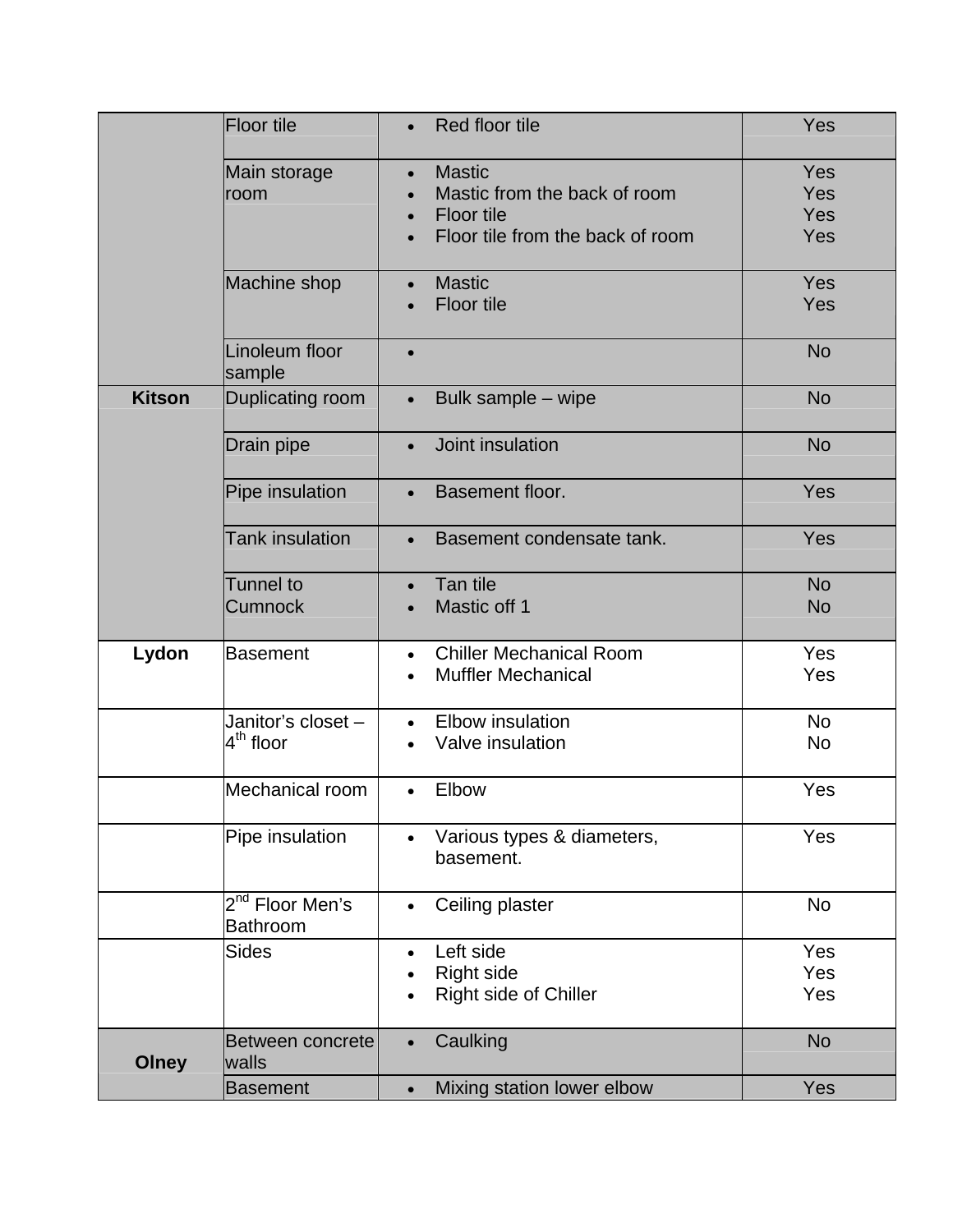|                                        | Mixing station upper, right elbow<br>$\bullet$<br>Mixing station upper, left elbow<br>$\bullet$<br>Hot/Cold mixing station<br>$\bullet$<br><b>LHS chiller</b><br><b>RHS</b> chiller<br>$\bullet$ | <b>No</b><br><b>No</b><br>Yes<br><b>No</b><br><b>No</b> |
|----------------------------------------|--------------------------------------------------------------------------------------------------------------------------------------------------------------------------------------------------|---------------------------------------------------------|
| <b>Basement</b><br><b>Hallway</b>      | Elbow insulation above ceiling<br>$\bullet$                                                                                                                                                      | <b>No</b>                                               |
| <b>Bench top</b><br>material           | $\bullet$                                                                                                                                                                                        | <b>No</b>                                               |
| Boiler room                            | Header pipe<br>$\bullet$<br>Pipe fitting insulation                                                                                                                                              | <b>No</b><br><b>No</b>                                  |
| Dan's office, 1 <sup>st</sup><br>floor | Wipe                                                                                                                                                                                             | <b>No</b>                                               |
| Emergency<br>generator                 | <b>Exhaust pipe</b><br>$\bullet$                                                                                                                                                                 | Yes                                                     |
| Mechanical room                        | <b>Exhaust Generator Pipe Insulator</b><br>$\bullet$<br>Heat exchange gasket<br>$\bullet$                                                                                                        | Yes<br>Yes                                              |
| Penthouse                              | Valve CHS 65<br><b>Bulk</b>                                                                                                                                                                      | <b>No</b><br><b>No</b>                                  |
| Pipe insulation                        | Basement mechanical room.<br>$\bullet$<br>Pipe joints all floors.<br>$\bullet$                                                                                                                   | Yes<br>Yes                                              |
| Roof                                   | Chiller baffle material<br>$\bullet$<br>Chiller gasket material<br>$\bullet$<br>Pipe elbow insulation                                                                                            | Yes<br>Yes<br><b>No</b>                                 |
| Ground Floor,<br>Rm. #23               | <b>Elbow</b> insulation                                                                                                                                                                          | <b>No</b>                                               |
| Room 416                               | <b>Blackboard mastic</b><br>$\bullet$                                                                                                                                                            | <b>No</b>                                               |
| Room 428                               | <b>Brown mastic</b><br>$\bullet$<br><b>Bulk</b><br>Cove base                                                                                                                                     | <b>No</b><br><b>No</b><br><b>No</b>                     |
| Room 430                               | <b>Blackboard mastic</b><br>$\bullet$                                                                                                                                                            | <b>No</b>                                               |
| Room 519                               | <b>Bulk</b><br>$\bullet$                                                                                                                                                                         | <b>No</b>                                               |
| Room 520                               | Paneling glue<br>$\bullet$<br><b>Chalkboard mastic</b><br>$\bullet$                                                                                                                              | <b>No</b><br>Yes                                        |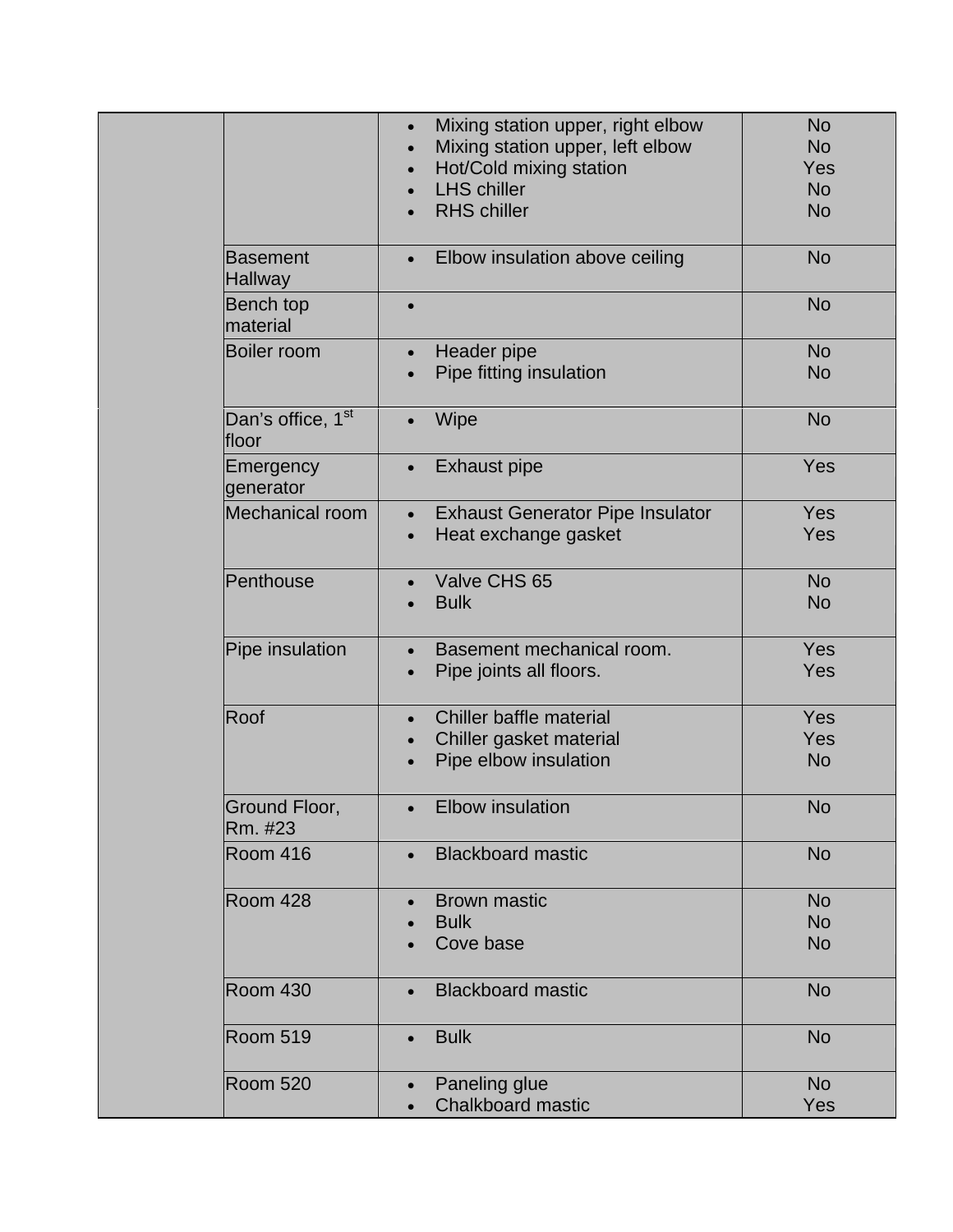|                |                                        | Brown glue on chalkboard<br>$\bullet$<br><b>Mastic</b><br><b>White VFT</b> | Yes<br>Yes<br>Yes      |
|----------------|----------------------------------------|----------------------------------------------------------------------------|------------------------|
|                | <b>Tank insulation</b>                 | <b>Basement mechanical room</b><br>$\bullet$                               | Yes                    |
|                | <b>Vinyl Floor Tile</b>                | 12" X 12" White tile, All floors.<br>$\bullet$                             | Yes                    |
| <b>Olsen</b>   | <b>Tank insulation</b>                 | Mechanical room.<br>$\bullet$                                              | Yes                    |
|                | <b>Basement</b>                        | Elbow insulation from hot water line<br>$\bullet$                          | <b>No</b>              |
|                | Ceiling tile                           | <b>Bulk asbestos</b><br>$\bullet$                                          | <b>No</b>              |
|                | <b>Floor tile</b>                      | <b>Bulk asbestos</b><br>$\bullet$                                          | Yes                    |
|                | 1 <sup>st</sup> floor computer<br>room | Floor tile<br>$\bullet$                                                    | Yes                    |
|                | $5th$ floor                            | Wall<br>$\bullet$<br>Pipe insulation sprayed acoustic                      | <b>No</b>              |
|                | Machine room                           | Pipe fitting insulation                                                    | <b>No</b><br><b>No</b> |
|                | <b>Room 222</b>                        | Floor tile<br>$\bullet$                                                    | Yes                    |
|                | <b>Room 310</b>                        | Insulation<br>$\bullet$                                                    | <b>No</b>              |
|                | <b>Room 602</b>                        | Pipe insulation                                                            | Yes                    |
|                | Room 606                               | Floor tile<br>$\bullet$<br>Ceiling tile<br>$\bullet$                       | Yes<br>Yes             |
|                | Penthouse                              | Elbow insulation on chill supply<br>$\bullet$<br>pipes                     | <b>No</b>              |
|                | Roof                                   | Chiller baffle material<br>$\bullet$<br>Chiller gasket material            | Yes<br>Yes             |
|                | Pipe insulation                        | Emergency generator exhaust.<br>$\bullet$                                  | Yes                    |
| <b>Pasteur</b> | Pipe insulation                        | Various types & diameters, All floors.<br>$\bullet$                        | Yes                    |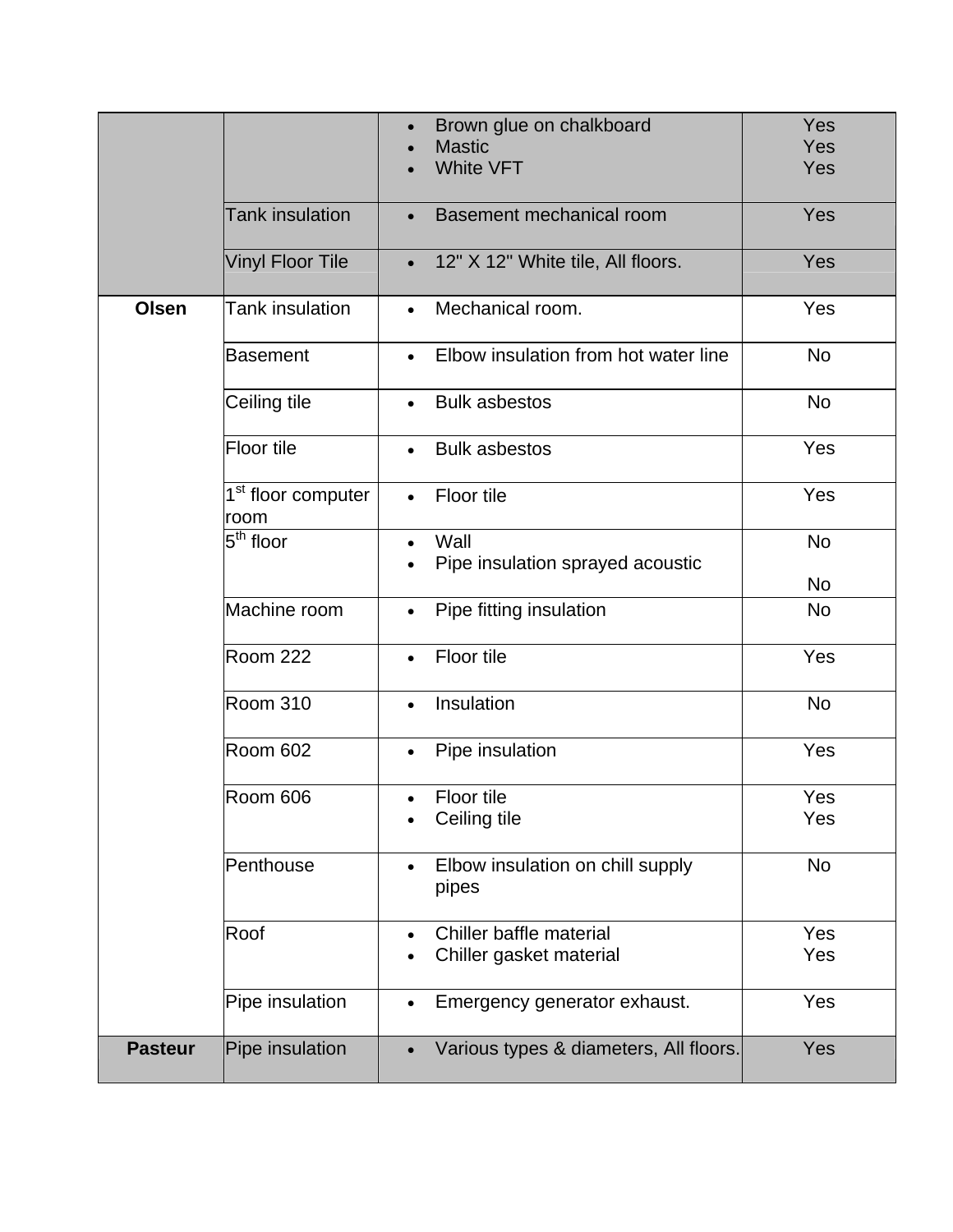|          | <b>BB</b>            | <b>Bulk</b><br>$\bullet$                                                                                                                                                                                                                                                                                                                                                                                                             | <b>No</b>                                                                                                                        |
|----------|----------------------|--------------------------------------------------------------------------------------------------------------------------------------------------------------------------------------------------------------------------------------------------------------------------------------------------------------------------------------------------------------------------------------------------------------------------------------|----------------------------------------------------------------------------------------------------------------------------------|
|          | <b>Hallway</b>       | Pipe insulation<br>$\bullet$                                                                                                                                                                                                                                                                                                                                                                                                         | Yes                                                                                                                              |
|          | Mastic               | $\bullet$                                                                                                                                                                                                                                                                                                                                                                                                                            | Yes                                                                                                                              |
|          | Room 211             | Wall<br>$\bullet$                                                                                                                                                                                                                                                                                                                                                                                                                    | <b>No</b>                                                                                                                        |
|          | $3rd$ floor corridor | Brown, top floor tile<br>$\bullet$<br>Red, bottom flooring<br>$\bullet$<br><b>Mastic</b><br>$\bullet$                                                                                                                                                                                                                                                                                                                                | <b>No</b><br><b>No</b><br>Yes                                                                                                    |
| Pinanski | $AC-2$               | Valve #1, Bulk<br>$\bullet$<br>Valve #2, Bulk<br>Elbow #1<br>$\bullet$<br>Elbow #2<br>$\bullet$<br>Elbow #3<br>Elbow #4                                                                                                                                                                                                                                                                                                              | Yes<br><b>No</b><br>No<br><b>No</b><br><b>No</b><br><b>No</b>                                                                    |
|          | Basement             | 12x12 floor tile<br>$\bullet$<br>Water tank pipe bulk<br>$\bullet$<br>Pipe insulation<br>$\bullet$<br>Pump elbow<br>$\bullet$<br>Pipe elbow<br>$\bullet$<br>Chiller #2, Elbow #1<br>$\bullet$<br>Chiller #2, Elbow #2<br>$\bullet$<br>Chiller #1, Elbow #1<br>$\bullet$<br>Chiller #1, Elbow #2<br>$\bullet$<br>Elbow on backflow preventor<br>$\bullet$<br>Face piece on valve<br>Shingle material<br><b>Blackboard mastic</b><br>٠ | Yes<br>Yes<br>Yes<br><b>No</b><br><b>No</b><br><b>No</b><br><b>No</b><br><b>No</b><br><b>No</b><br>No<br><b>No</b><br>Yes<br>Yes |
|          | Mechanical room      | Pipe insulation<br>$\bullet$                                                                                                                                                                                                                                                                                                                                                                                                         | Yes                                                                                                                              |
|          | Pipe insulation      | Emergency generator exhaust.<br>$\bullet$<br>Pipe joints, All floors.<br>$\bullet$                                                                                                                                                                                                                                                                                                                                                   | Yes                                                                                                                              |
|          | Roof ventilation     | Pipe lagging<br>Elbow lagging                                                                                                                                                                                                                                                                                                                                                                                                        | Yes<br>No                                                                                                                        |
|          | Room 201             | Outside cocoon containment<br>$\bullet$<br>Inside cocoon containment<br>Elbow pipe insulation in ceiling<br>$\bullet$                                                                                                                                                                                                                                                                                                                | <b>No</b><br><b>No</b><br>Yes                                                                                                    |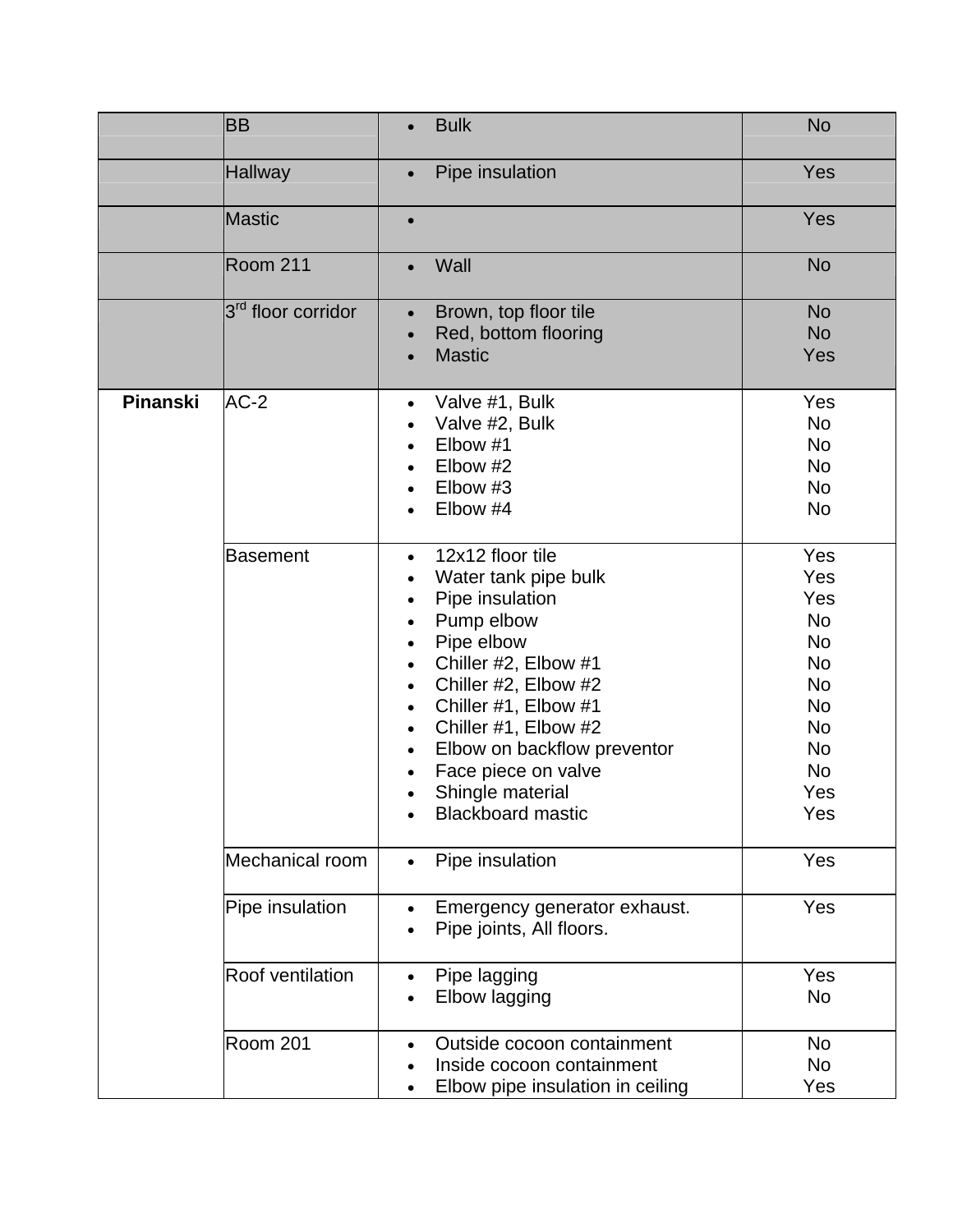|                                   |                                          | <b>PCM</b>                                                                                               | <b>No</b>                     |
|-----------------------------------|------------------------------------------|----------------------------------------------------------------------------------------------------------|-------------------------------|
|                                   | Room203                                  | Outside cocoon containment<br>Inside cocoon containment                                                  | <b>No</b><br><b>No</b>        |
|                                   | Room 207                                 | Outside cocoon containment<br>$\bullet$<br>Inside cocoon containment<br>$\bullet$                        | <b>No</b><br>No               |
|                                   | <b>Room 211</b>                          | Outside cocoon containment<br>$\bullet$<br>Inside cocoon containment                                     | No<br><b>No</b>               |
|                                   | <b>Room 213</b>                          | Outside cocoon containment<br>$\bullet$<br>Inside cocoon containment<br>Elbow pipe insulation in ceiling | <b>No</b><br><b>No</b><br>Yes |
|                                   | <b>Room 303</b>                          | <b>Bulk samples</b><br>$\bullet$                                                                         | <b>No</b>                     |
|                                   | $3^{\text{rd}}$ floor<br>mechanical room | Pipe elbow insulation<br>$\bullet$                                                                       | <b>No</b>                     |
|                                   | <b>Tank insulation</b>                   | Mechanical room 2.<br>$\bullet$                                                                          | Yes                           |
| <b>Pinanski</b><br><b>Reactor</b> | Fire proofing                            | Exterior walls of reactor cylinder.<br>$\bullet$                                                         | Yes                           |
|                                   | Cooling pipe                             | Insulation<br>$\bullet$                                                                                  | <b>No</b>                     |
| (NCPP)                            | <b>Power plant Carpenter shop</b>        | Elbow from heater<br>$\bullet$                                                                           | Yes                           |
|                                   | Ceiling                                  | Ceiling<br>$\bullet$                                                                                     | <b>No</b>                     |
|                                   | Coal room 2, to<br>Costello Gym          | <b>Bulk</b><br>$\bullet$<br><b>Bulk</b>                                                                  | Yes<br>No                     |
|                                   | Pipe insulation                          | Various types & diameters, All floors.                                                                   | Yes                           |
|                                   | <b>Tank insulation</b>                   | Mechanical room basement.<br>$\bullet$                                                                   | Yes                           |
|                                   | Underground<br>steam line and<br>soil    | White pipe insulation steam line<br>$\bullet$<br>Loose debris from pile<br>Outer insulation from pipe    | Yes<br>Yes<br>Yes             |
| (Southwick to<br>Eames)           | <b>Steam Tunnel</b> Pipe insulation      | All pipes.<br>$\bullet$                                                                                  | Yes                           |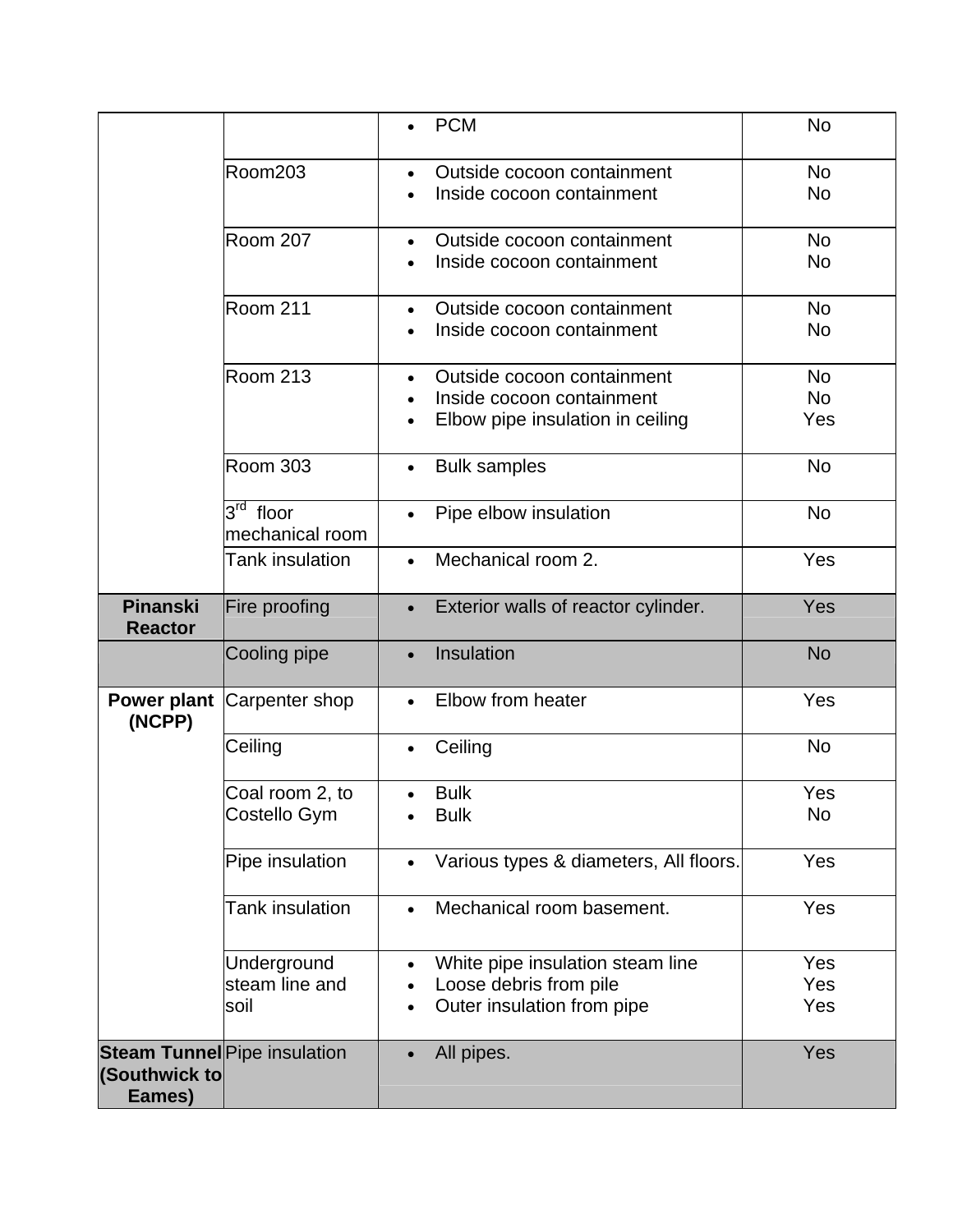| <b>Smith</b>     | <b>Basement</b>       | Office pipe insulation<br>$\bullet$<br>Closet pipe insulation                                                                                                                                                      | Yes<br>Yes                             |
|------------------|-----------------------|--------------------------------------------------------------------------------------------------------------------------------------------------------------------------------------------------------------------|----------------------------------------|
|                  | Cafeteria             | Dishwasher wall plaster<br>$\bullet$<br>Ceiling pipe insulation<br>Ceiling                                                                                                                                         | <b>No</b><br>Yes<br><b>No</b>          |
|                  | Mechanical room       | Pipe insulation<br>$\bullet$<br>Pipe fitting insulation<br>Textured ceiling plaster<br>$\bullet$<br>Hot water tank insulation<br>$\bullet$<br>Aircell pipe insulation<br><b>Block pipe insulation</b><br>$\bullet$ | Yes<br>Yes<br>Yes<br>Yes<br>Yes<br>Yes |
|                  | Pipe insulation       | Located in basement.                                                                                                                                                                                               | Yes                                    |
|                  | Room 104              | Wall plaster<br>$\bullet$                                                                                                                                                                                          | <b>No</b>                              |
|                  | Room 106              | Wall plaster<br>$\bullet$                                                                                                                                                                                          | <b>No</b>                              |
|                  | <b>Vinyl Flooring</b> | Tan "Sheet" vinyl flooring, All floors.<br>$\bullet$                                                                                                                                                               | Yes                                    |
| <b>Southwick</b> | Pipe insulation       | Various types & diameters, All floors.<br>$\bullet$                                                                                                                                                                | Yes                                    |
|                  | Email area            | 9x9 floor tile<br>$\bullet$                                                                                                                                                                                        | <b>No</b>                              |
|                  | Fax/ ATM area         | 9x9 gray floor tile<br>$\bullet$                                                                                                                                                                                   | <b>No</b>                              |
|                  | Game room             | 9x9 gray floor tile<br>$\bullet$                                                                                                                                                                                   | Yes                                    |
|                  | Kitchen               | <b>Black pipe insulation</b><br>Wall air duct bulk                                                                                                                                                                 | Yes<br>Yes                             |
|                  | <b>Room 303</b>       | <b>Brown tile</b><br>$\bullet$<br><b>Black tile</b><br>$\bullet$<br>Yellow mastic from black tile                                                                                                                  | Yes<br>Yes<br><b>No</b>                |
|                  | Room 305              | <b>Black mastic from brown tile</b><br>$\bullet$<br>Yellow mastic from brown tile                                                                                                                                  | <b>No</b><br><b>No</b>                 |
|                  | Room 307              | Tan tile<br>$\bullet$<br><b>Black mastic from tan tile</b><br>Yellow mastic from tan tile                                                                                                                          | Yes<br>Yes<br><b>No</b>                |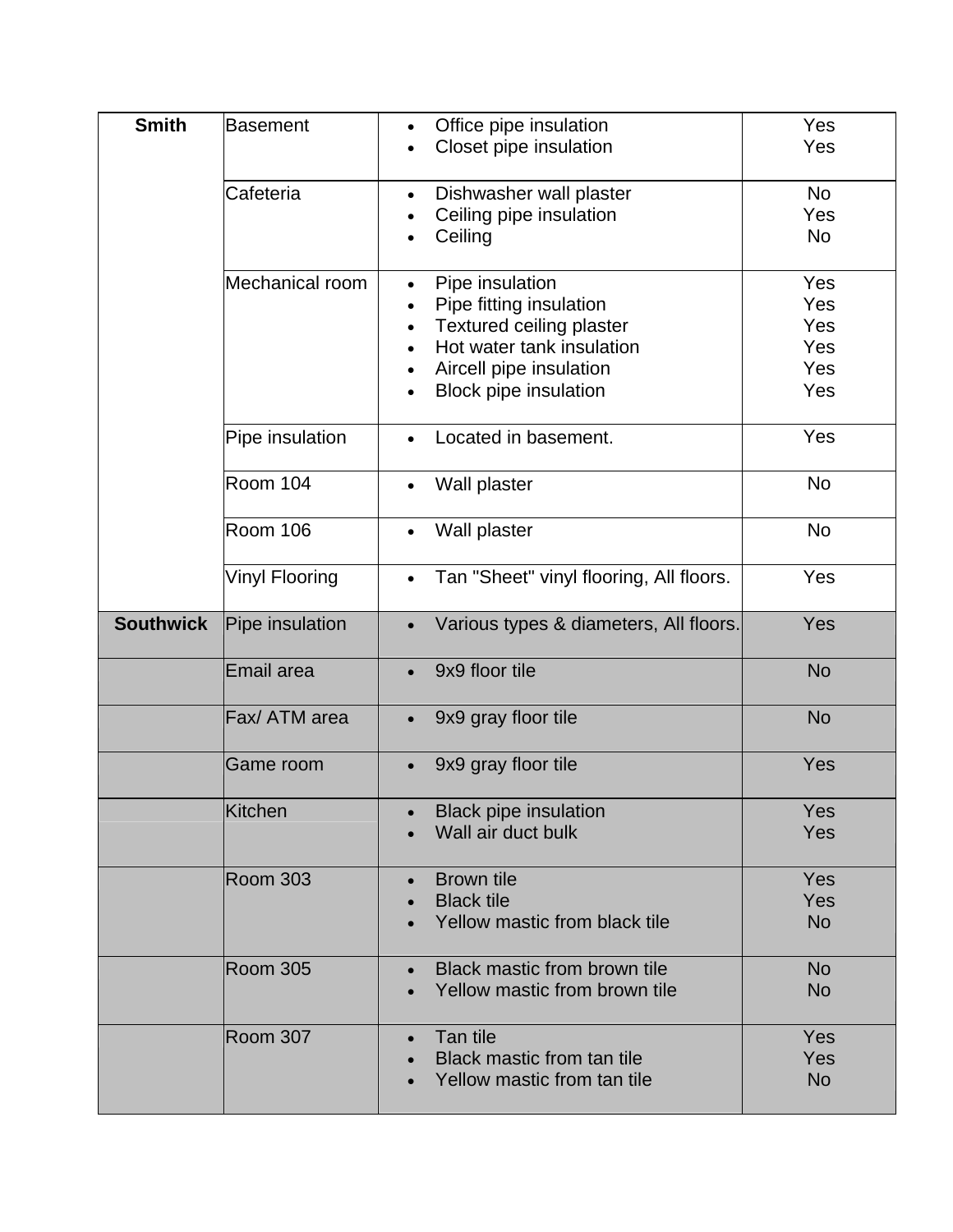| Student mail room |           | $\bullet$ 9x9 floor tile | No |
|-------------------|-----------|--------------------------|----|
| Tunnel to Smith   | $\bullet$ | Joint filler             | No |
| TV area           |           | 9x9 floor tile           | No |

| <b>UML South</b>            |                         |                                                                                                |                            |
|-----------------------------|-------------------------|------------------------------------------------------------------------------------------------|----------------------------|
| <b>Building</b>             | <b>Location</b>         | <b>Description</b>                                                                             | <b>Asbestos:</b><br>Yes/No |
| <b>Allen House Basement</b> |                         | Boiler room's aircell pipe insulation<br>$\bullet$<br>Brown paper pipe insulation<br>$\bullet$ | Yes                        |
|                             |                         |                                                                                                | Yes                        |
|                             | Living room             | Ceiling plaster<br>$\bullet$                                                                   | <b>No</b>                  |
|                             | Kitchen                 | Ceiling plaster<br>$\bullet$                                                                   | <b>No</b>                  |
|                             | $1st$ floor             | 9x9 green vinyl tile<br>$\bullet$                                                              | Yes                        |
|                             | $2^{nd}$ floor          | Vinyl tile<br>$\bullet$                                                                        | <b>No</b>                  |
|                             |                         | 9x9 gray tile                                                                                  | Yes                        |
|                             |                         | <b>Black vinyl tile</b><br>$\bullet$                                                           | <b>No</b>                  |
|                             | Pipe insulation         | Various types & diameters, All floors<br>$\bullet$                                             | Yes                        |
|                             | <b>Vinyl Floor Tile</b> | 9" X 9" green tile.<br>$\bullet$                                                               | Yes                        |
| <b>Coburn</b>               | Pipe insulation         | Various types & diameters, All floors.<br>$\bullet$                                            | Yes                        |
|                             | <b>Brick moldings</b>   | Caulking<br>$\bullet$                                                                          | <b>No</b>                  |
|                             | Boiler room             | Ceiling<br>$\bullet$                                                                           | <b>No</b>                  |
|                             |                         | <b>Breaching insulation</b>                                                                    | <b>No</b>                  |
|                             | <b>Ground floor</b>     | <b>Window trim</b><br>$\bullet$                                                                | <b>No</b>                  |
|                             |                         | Exit door paint                                                                                | <b>No</b>                  |
|                             |                         | Exit door trim                                                                                 | <b>No</b>                  |
|                             |                         | Outside door                                                                                   | Yes                        |
|                             |                         | Outside paneling                                                                               | <b>No</b>                  |
|                             | 1 <sup>st</sup> floor   | Fire escape door<br>$\bullet$                                                                  | <b>No</b>                  |
|                             |                         | Door of fire escape<br>$\bullet$                                                               | <b>No</b>                  |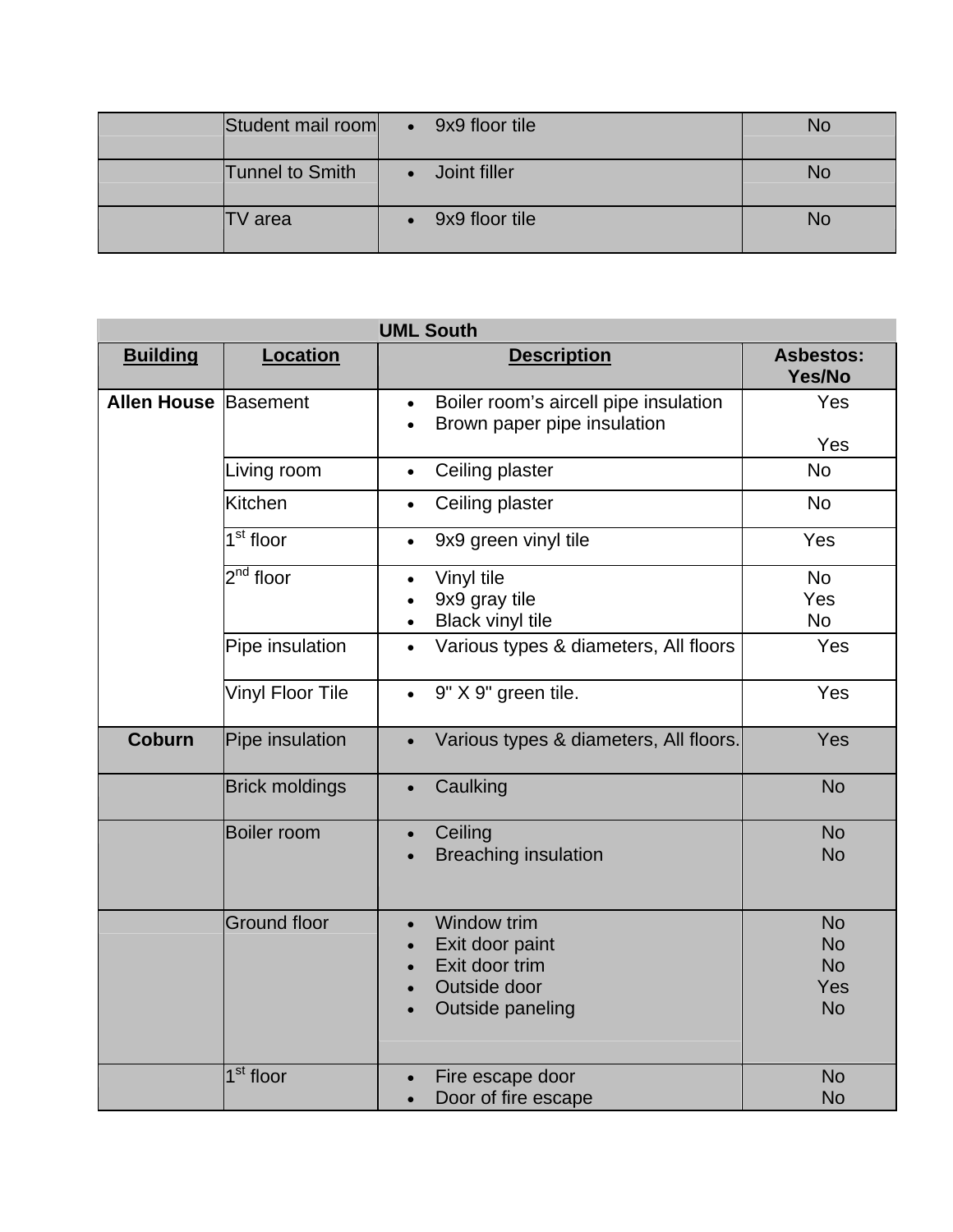|              |                         | Door trim of fire escape                                                                                                                                    | <b>No</b>                                        |
|--------------|-------------------------|-------------------------------------------------------------------------------------------------------------------------------------------------------------|--------------------------------------------------|
|              | 2 <sup>nd</sup> floor   | Fire escape door<br>$\bullet$<br>Paint of fire escape door #1<br>$\bullet$<br>Trim of fire escape door #1<br>$\bullet$<br>Black trim of fire escape door #2 | <b>No</b><br><b>No</b><br><b>No</b><br><b>No</b> |
|              | <b>Room 112</b>         | <b>Ceiling Plaster</b><br>$\bullet$                                                                                                                         | <b>No</b>                                        |
|              | <b>Room 205</b>         | Wall<br>$\bullet$<br>Ceiling                                                                                                                                | <b>No</b>                                        |
|              | <b>Room 209</b>         | Hallway bulk<br>$\bullet$                                                                                                                                   | <b>No</b>                                        |
|              | Room 306                | Hallway bulk<br>$\bullet$                                                                                                                                   | <b>No</b>                                        |
|              | Window                  | Black paint on window sill<br>$\bullet$<br><b>Black window pane</b><br>$\bullet$<br>Window pane glazing<br>Wood putty                                       | <b>No</b><br><b>No</b><br><b>No</b><br><b>No</b> |
| Concordia    | Vinyl Floor Tile        | 9" X 9" tile.<br>$\bullet$                                                                                                                                  | Yes                                              |
|              | 1 <sup>st</sup> floor   | Men's room ceiling<br>$\bullet$                                                                                                                             | <b>No</b>                                        |
|              | Pipe insulation         | Various sizes in Penthouse.<br>$\bullet$<br>6th floor elevator lobby.<br>$\bullet$                                                                          | Yes                                              |
| <b>Dugan</b> | <b>Vinyl Floor Tile</b> | 9" X 9" tan, gray & blue tile, All<br>floors.                                                                                                               | Yes                                              |
|              | Chalkboard              | Adhesive<br>$\bullet$                                                                                                                                       | <b>No</b>                                        |
|              | Computer lab            | Tile<br>$\bullet$                                                                                                                                           | <b>No</b>                                        |
|              | 1 <sup>st</sup> floor   | Closet, PCM<br>$\bullet$<br>Janitor's closet<br>Ceiling material                                                                                            | <b>No</b><br>Yes<br><b>No</b>                    |
|              | $2^{nd}$ floor          | Pipe insulation<br>$\bullet$<br>Closet, PCM<br>$\bullet$                                                                                                    | <b>Yes</b><br><b>No</b>                          |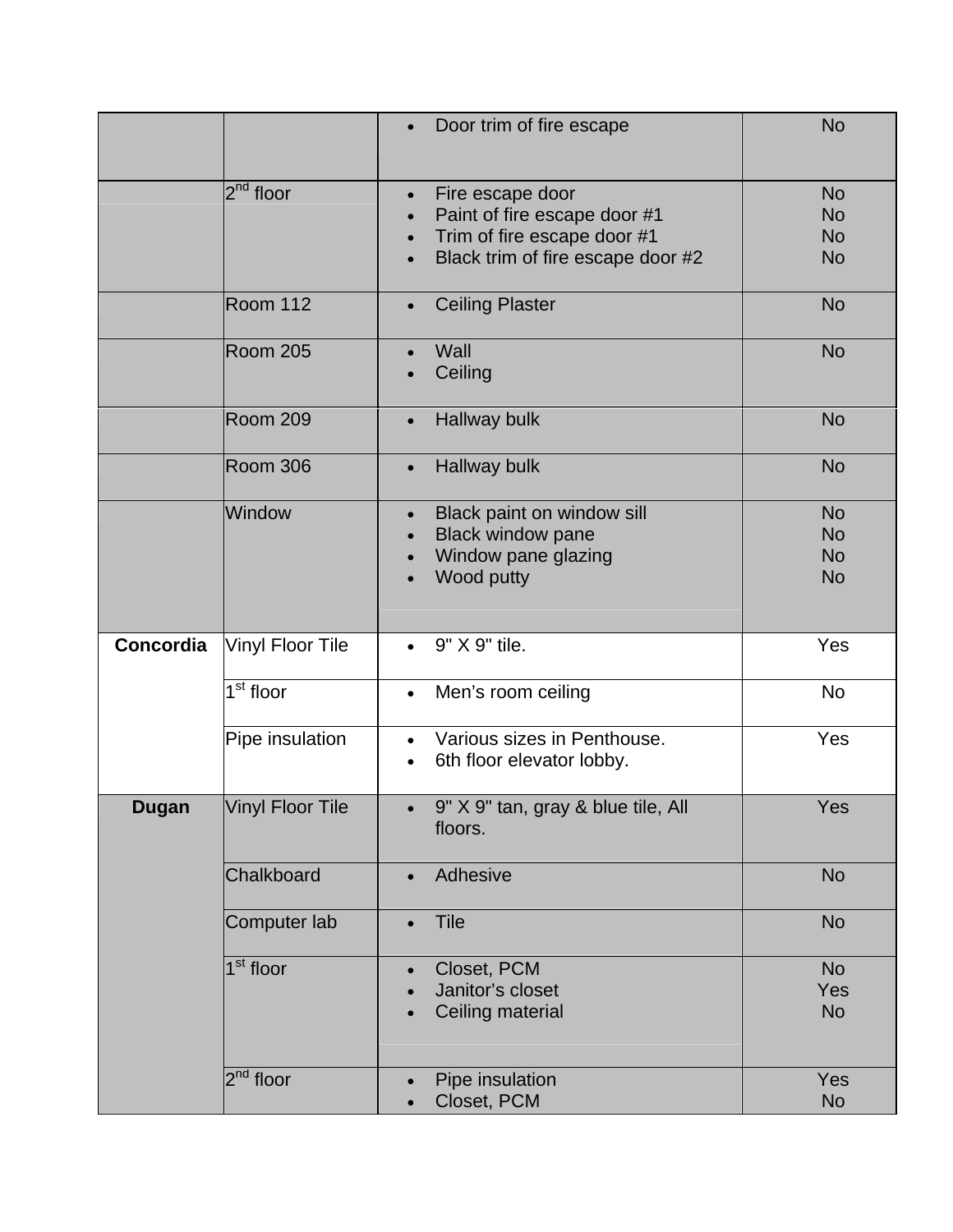|                |                        | Janitor's closet, bulk<br>$\bullet$<br>Room #1 tile<br>$\bullet$<br>Room #2 tile<br>$\bullet$<br>Room #3 tile<br>$\bullet$<br><b>Mastic</b><br>$\bullet$                       | Yes<br>Yes<br>Yes<br>Yes<br><b>No</b>                          |
|----------------|------------------------|--------------------------------------------------------------------------------------------------------------------------------------------------------------------------------|----------------------------------------------------------------|
|                |                        | Hallway ceiling material<br>$\bullet$                                                                                                                                          | <b>No</b>                                                      |
|                | Storage room           | Left pipe sample<br>$\bullet$<br>Right pipe sample<br>$\bullet$                                                                                                                | <b>Yes</b><br><b>Yes</b>                                       |
|                | Pipe Insulation        | Various types & diameter, All floors.<br>$\bullet$                                                                                                                             | Yes                                                            |
| <b>Durgin</b>  | 114                    | Purple textured floor tile<br>$\bullet$<br>Red textured floor tile<br>Floor tile mastic<br>Blue textured floor tile<br>$\bullet$<br>White floor tile<br>$\bullet$<br>Cove base | Yes<br><b>No</b><br>Yes<br><b>No</b><br><b>No</b><br><b>No</b> |
|                | Janitor's closet       | Cove base mastic                                                                                                                                                               | <b>No</b><br><b>No</b>                                         |
|                |                        | Hot water pipe insulation<br>$\bullet$                                                                                                                                         |                                                                |
| <b>Mahoney</b> | Ceilings               | Acoustical ceilings, All floors.<br>$\bullet$                                                                                                                                  | Yes                                                            |
|                | Ductwork dust          | $\bullet$                                                                                                                                                                      | <b>No</b>                                                      |
|                | Gym                    | Double door insulation<br>$\bullet$<br><b>Partition core</b>                                                                                                                   | <b>No</b><br><b>No</b>                                         |
|                | Men's locker<br>room   | Shower ceiling<br>$\bullet$                                                                                                                                                    | <b>No</b>                                                      |
|                | Women's locker<br>room | Room                                                                                                                                                                           | <b>No</b>                                                      |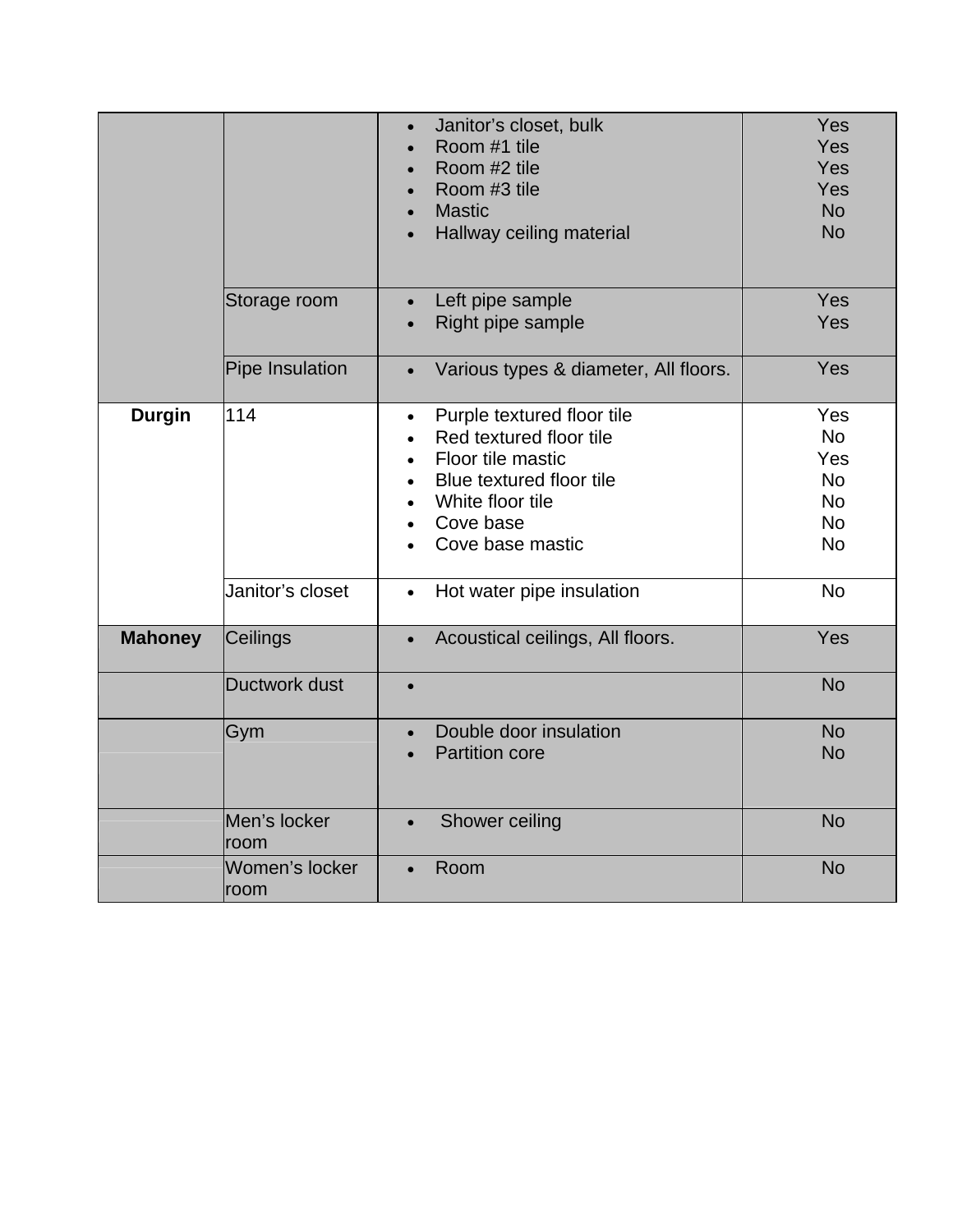|                  | <b>Offices</b>         | #1<br>$\bullet$<br>#1 mastic<br>$\bullet$<br>#1 wall material<br>$\bullet$<br>#2<br>#3<br>$\bullet$<br>#4<br>#5<br>$\bullet$<br>#6<br>$\bullet$<br>#7<br>#8<br>#9                                                                        | <b>No</b><br>Yes<br><b>No</b><br><b>No</b><br><b>No</b><br><b>No</b><br><b>No</b><br><b>No</b><br><b>No</b><br><b>No</b><br><b>No</b> |
|------------------|------------------------|------------------------------------------------------------------------------------------------------------------------------------------------------------------------------------------------------------------------------------------|---------------------------------------------------------------------------------------------------------------------------------------|
|                  | Pipe insulation        | Various types & diameters, All floors.<br>$\bullet$                                                                                                                                                                                      | Yes                                                                                                                                   |
|                  | Room <sub>9</sub>      | <b>PCM</b><br>$\bullet$<br>Air sample                                                                                                                                                                                                    | <b>No</b><br><b>No</b>                                                                                                                |
|                  | Room 110-A             | Room<br>$\bullet$                                                                                                                                                                                                                        | <b>No</b>                                                                                                                             |
|                  | <b>Room 202</b>        | <b>PCM</b><br>$\bullet$                                                                                                                                                                                                                  | <b>No</b>                                                                                                                             |
|                  | <b>Room 203</b>        | <b>PCM</b><br>$\bullet$                                                                                                                                                                                                                  | <b>No</b>                                                                                                                             |
|                  | Room 209               | Room<br>$\bullet$                                                                                                                                                                                                                        | <b>No</b>                                                                                                                             |
|                  | Room 211               | <b>PCM</b><br>$\bullet$                                                                                                                                                                                                                  | <b>No</b>                                                                                                                             |
|                  | Room 214               | <b>PCM</b><br>$\bullet$<br>Swipe                                                                                                                                                                                                         | <b>No</b><br><b>No</b>                                                                                                                |
|                  | <b>Tank insulation</b> | Mechanical room.<br>$\bullet$                                                                                                                                                                                                            | Yes                                                                                                                                   |
|                  | Weight room            | Ceiling<br>$\bullet$                                                                                                                                                                                                                     | <b>No</b>                                                                                                                             |
| <b>McGauvran</b> | 2 <sup>nd</sup> floor  | Tile from around the Exit door<br>$\bullet$<br>Tile from the TV area<br>$\bullet$<br>Mastic from around the Exit door<br>$\bullet$<br>Mastic from around the TV area<br>$\bullet$<br>Floor tile from the old bookstore area<br>$\bullet$ | <b>No</b><br>Yes<br>Yes<br>Yes<br><b>No</b>                                                                                           |
|                  | 1 <sup>st</sup> floor  | 9"x9" brown floor tile<br>$\bullet$                                                                                                                                                                                                      | Yes                                                                                                                                   |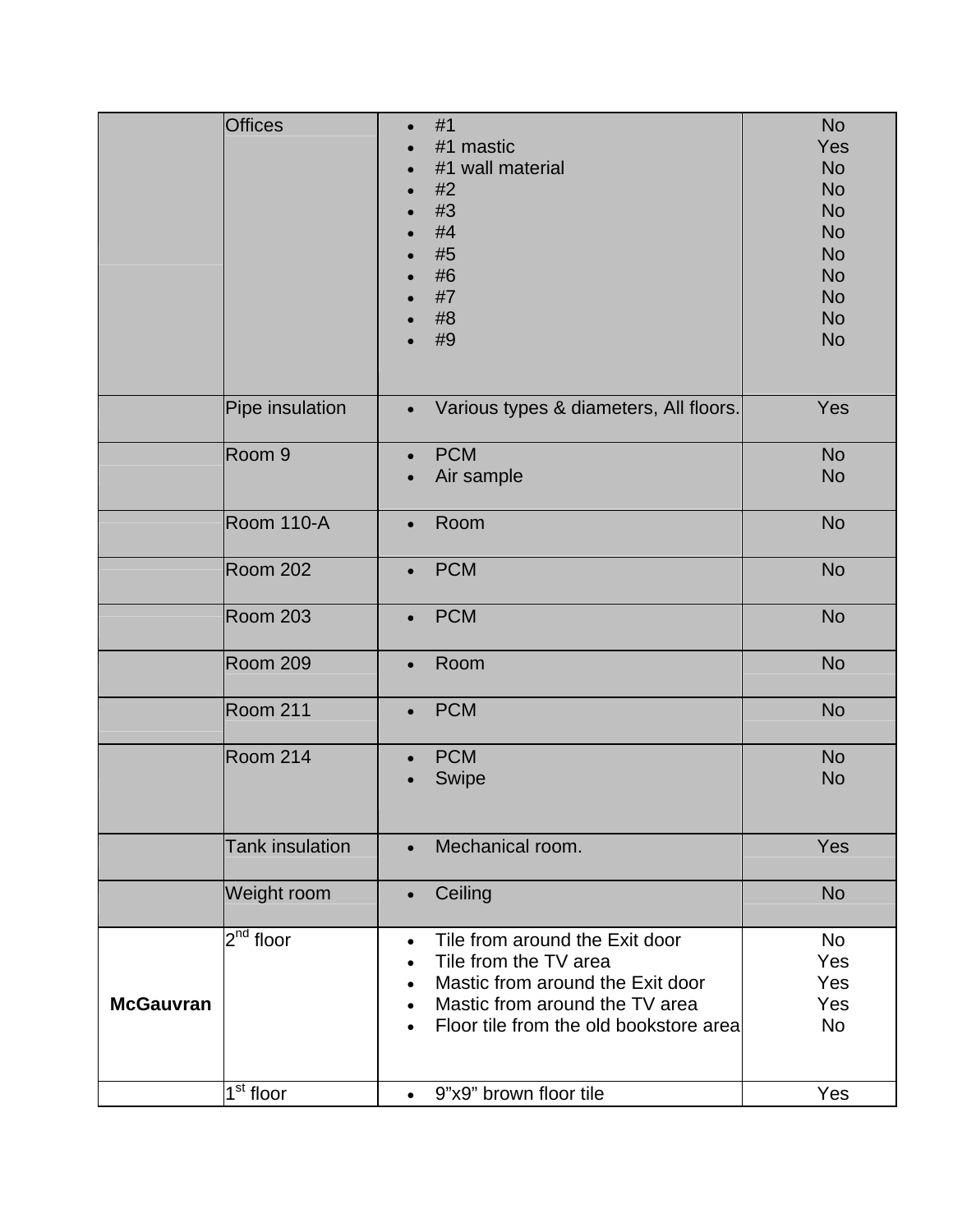|                            |                                       | <b>Mastic</b><br>$\bullet$                                                                                                      | Yes                                                                                     |
|----------------------------|---------------------------------------|---------------------------------------------------------------------------------------------------------------------------------|-----------------------------------------------------------------------------------------|
| O'Leary                    | Room 500                              | Roof drain<br>$\bullet$                                                                                                         | <b>No</b>                                                                               |
|                            | Elbow                                 | $\bullet$                                                                                                                       | <b>No</b>                                                                               |
|                            | <b>Tank</b>                           | $\bullet$                                                                                                                       | Yes                                                                                     |
|                            | <b>S.C. Cafeteria</b> Tank insulation | Basement mechanical room.<br>$\bullet$                                                                                          | Yes                                                                                     |
|                            | Catering dry store                    | Floor tile<br>$\bullet$<br>Personnel room<br>$\bullet$<br><b>Mastic</b><br>$\bullet$<br>Mastic from personnel room<br>$\bullet$ | Yes<br>Yes<br>Yes<br>Yes                                                                |
|                            | <b>Elbows</b>                         | #1<br>$\bullet$<br>#2<br>#3<br>#4<br>$\bullet$<br>#5<br>$\bullet$<br>Pipe elbow #1<br>$\bullet$<br>Pipe elbow #2                | <b>No</b><br><b>No</b><br><b>No</b><br><b>No</b><br><b>No</b><br><b>No</b><br><b>No</b> |
|                            | Mechanical room                       | Hot water pipe insulation<br>$\bullet$<br>Chill pipe elbow insulation<br>$\bullet$                                              | <b>No</b><br><b>No</b>                                                                  |
| <b>S.C. Power</b><br>plant | Pipe insulation                       | Various types & diameters, All floors.<br>$\bullet$                                                                             | Yes                                                                                     |
|                            | Boiler #2                             | <b>Bulk</b><br>$\bullet$<br>Drum material                                                                                       | <b>No</b><br><b>No</b>                                                                  |
|                            | Hazard waste<br>room                  | Elbow #1<br>$\bullet$<br>Elbow #2<br>$\bullet$                                                                                  | <b>No</b><br><b>No</b>                                                                  |
|                            | $1st$ floor                           | Condensate tank face bulk<br>$\bullet$<br>Condensate tank side bulk                                                             | <b>No</b><br><b>No</b>                                                                  |
|                            | <b>Tank insulation</b>                | Boiler room.<br>$\bullet$                                                                                                       | <b>Yes</b>                                                                              |
|                            | <b>Valves</b>                         | #1<br>$\bullet$<br>#2                                                                                                           | Yes<br>Yes                                                                              |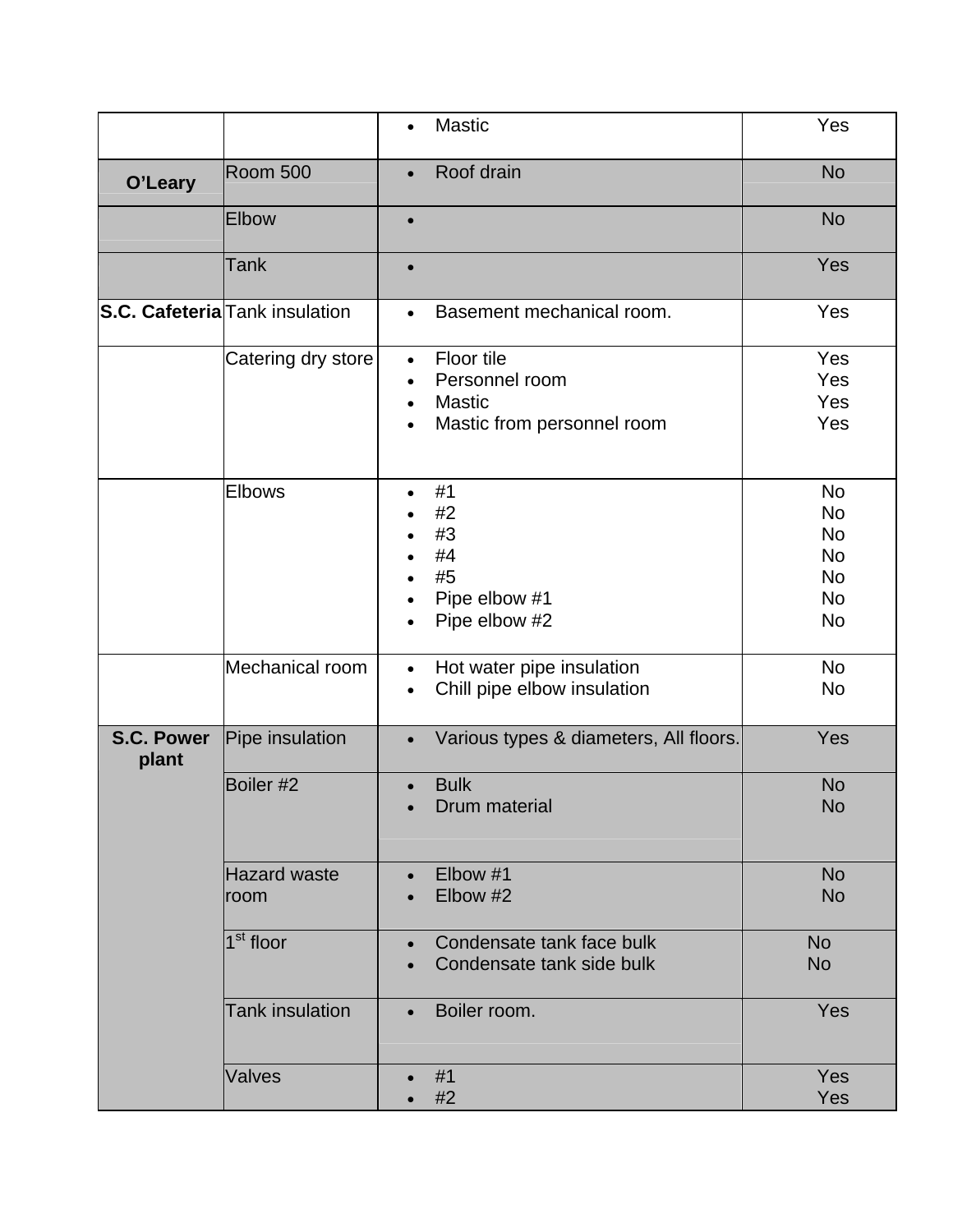|             |                                                   | #3                                                                                             | Yes       |
|-------------|---------------------------------------------------|------------------------------------------------------------------------------------------------|-----------|
| <b>Weed</b> | Between window<br>and brick                       | Caulking<br>$\bullet$                                                                          | <b>No</b> |
|             | Between concrete<br>and brick                     | Caulking<br>$\bullet$                                                                          | <b>No</b> |
|             | 1 <sup>st</sup> floor                             | Mechanical room pipe insulation<br>$\bullet$                                                   | <b>No</b> |
|             |                                                   | Joint elbow<br>$\bullet$                                                                       | <b>No</b> |
|             |                                                   | Insulation from valve joint<br>$\bullet$                                                       | No        |
|             |                                                   | Floor tile<br>$\bullet$                                                                        | Yes       |
|             |                                                   | <b>Mastic</b><br>$\bullet$                                                                     | Yes       |
|             | Janice Stecchi's<br>office, 1 <sup>st</sup> floor | Wipe<br>$\bullet$                                                                              | <b>No</b> |
|             | Lecture room #3                                   | Pipe elbow from sink<br>$\bullet$                                                              | <b>No</b> |
|             | Mechanical room                                   | Valve insulation pipe to condensate<br>$\bullet$<br>tank from the hot water condensate<br>tank | <b>No</b> |
|             |                                                   | Elbow insulation, joint to condensate<br>$\bullet$<br>pipe from the elbow pipe                 | <b>No</b> |
|             |                                                   | Valve insulation from hot water                                                                | <b>No</b> |
|             |                                                   | Elbow #1<br>$\bullet$                                                                          | <b>No</b> |
|             |                                                   | Elbow #2<br>$\bullet$                                                                          | <b>No</b> |
|             |                                                   | Elbow #3                                                                                       | <b>No</b> |
|             | <b>Room 303</b>                                   | Bulk from bench top<br>$\bullet$                                                               | <b>No</b> |
|             |                                                   | Bulk from beachtop, Saff hallway<br>$\bullet$                                                  | <b>No</b> |
|             | Room 307                                          | Bulk from pipe elbow on table<br>$\bullet$                                                     | No        |
|             | Window                                            | Caulking<br>$\bullet$                                                                          | Yes       |
|             | <b>Vinyl Floor Tile</b>                           | 12" X 12" tan tile, All floors.<br>$\bullet$                                                   | Yes       |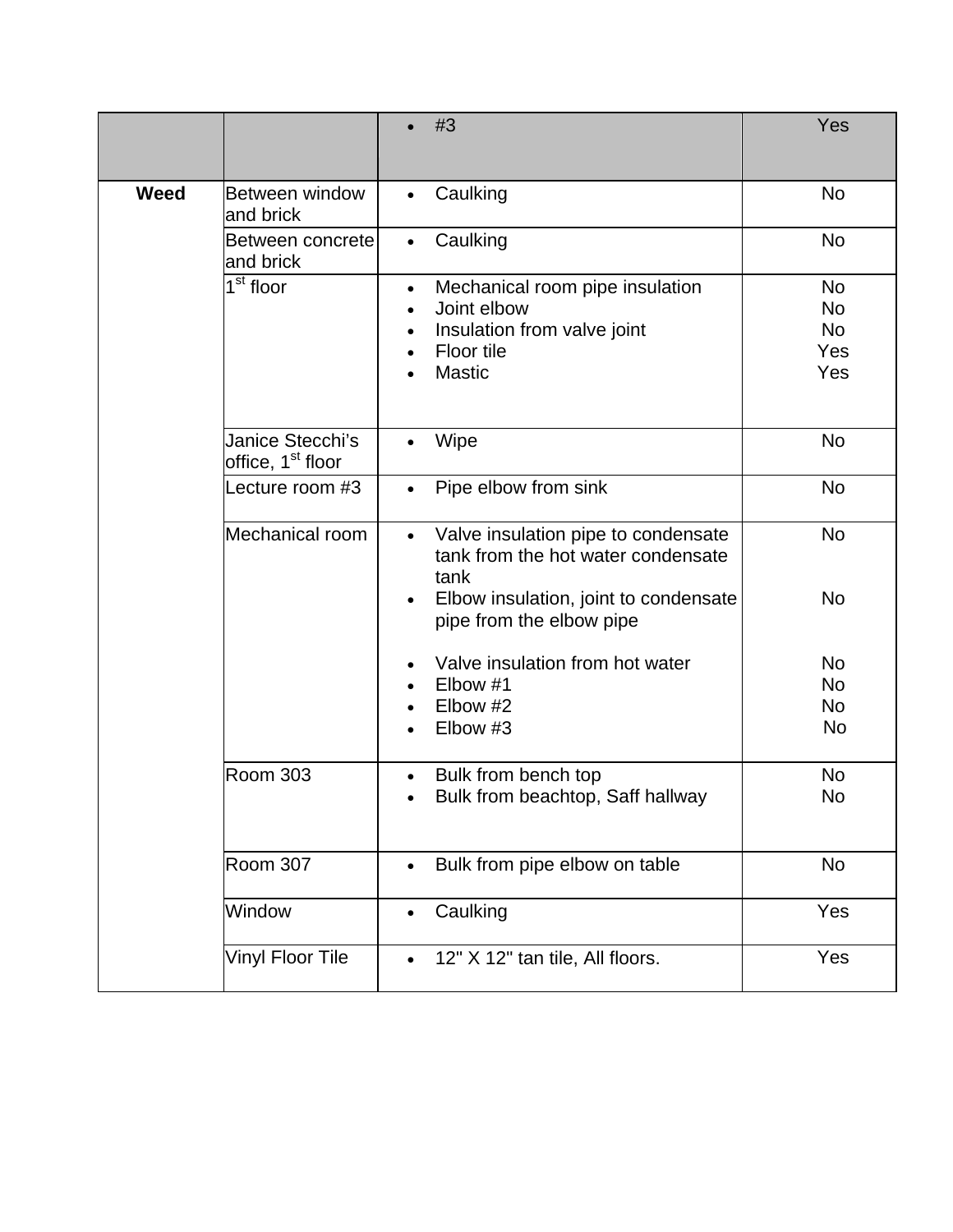| <b>UML East</b>  |                                  |                                                                                                                              |                                                                     |
|------------------|----------------------------------|------------------------------------------------------------------------------------------------------------------------------|---------------------------------------------------------------------|
| <b>Building</b>  | <b>Location</b>                  | <b>Description</b>                                                                                                           | <b>Asbestos:</b><br>Yes/No                                          |
| <b>Bourgeois</b> | Boiler room<br>basement          | Ceiling<br>$\bullet$                                                                                                         | <b>No</b>                                                           |
|                  | Ceilings                         | Sprayed acoustical ceilings, All<br>floors.                                                                                  | Yes                                                                 |
|                  | Duct insulation                  | Boiler room exhaust pipe.<br>$\bullet$                                                                                       | Yes                                                                 |
|                  | 1 <sup>st</sup> floor            | Lobby air sample<br>$\bullet$<br>East wing air sample<br>West wing air sample                                                | <b>No</b><br><b>No</b><br><b>No</b>                                 |
|                  | $2^{nd}$ floor                   | Lobby air sample<br>$\bullet$<br>East wing air sample<br>West wing air sample                                                | <b>No</b><br><b>No</b><br><b>No</b>                                 |
|                  | $\overline{3}^{\text{rd}}$ floor | Lobby air sample<br>$\bullet$<br>East wing air sample<br>$\bullet$<br>West wing air sample                                   | <b>No</b><br><b>No</b><br><b>No</b>                                 |
|                  | $4^{\mathsf{th}}$ floor          | Lobby air sample<br>East wing air sample<br>West wing air sample                                                             | <b>No</b><br>No<br><b>No</b>                                        |
|                  | Mechanical room,<br>basement     | Elbow 1<br>$\bullet$<br>Elbow <sub>2</sub><br><b>Debris</b><br>Bulk, top<br>Bulk, middle<br>Bulk, bottom<br>Valve insulation | <b>No</b><br><b>No</b><br><b>No</b><br>No<br><b>No</b><br>No<br>Yes |
|                  | Pipe insulation                  | Generator room exhaust pipe.<br>$\bullet$                                                                                    | Yes                                                                 |
|                  | Room 117                         | Air sample                                                                                                                   | <b>No</b>                                                           |
|                  | <b>Vinyl Floor Tile</b>          | White 9" X 9" in building, All floors.<br>$\bullet$                                                                          | Yes                                                                 |
| <b>Fox</b>       | <b>Basement</b>                  | Hot water pipe elbow<br>Pump #2 elbow                                                                                        | <b>No</b><br><b>No</b>                                              |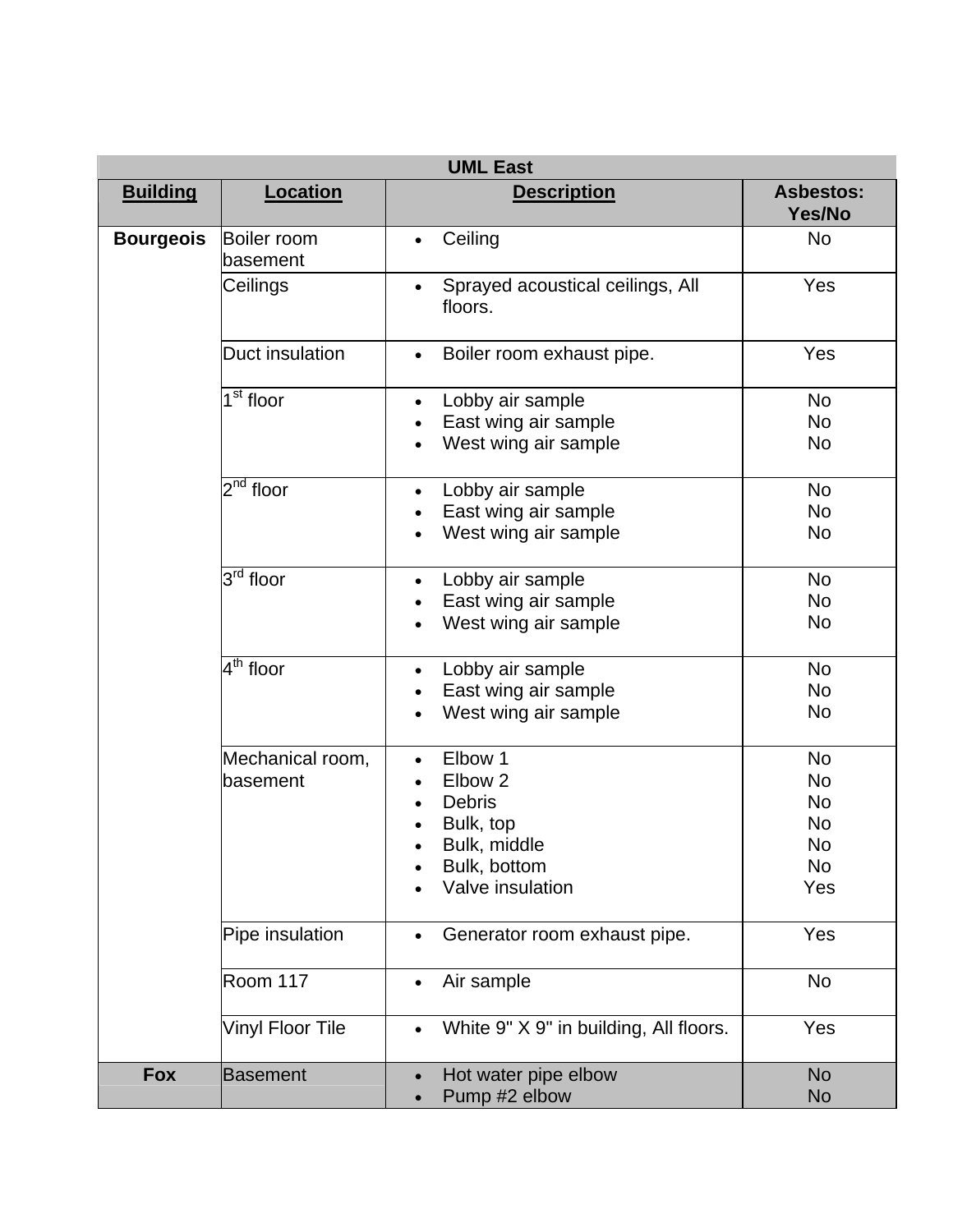|        |                           | Pump #3<br>Elbow from pipe                               | <b>No</b>       |
|--------|---------------------------|----------------------------------------------------------|-----------------|
|        | Pipe insulation           | The emergency generator exhaust<br>pipe.                 | Yes             |
|        | Telecommunication<br>room | Elbow                                                    | <b>No</b>       |
|        | <b>Vinyl Floor Tile</b>   | 12" X 12" gray vinyl floors 1 through<br>6.              | Yes             |
| Leitch | Ceilings                  | Sprayed acoustical ceilings, All<br>$\bullet$<br>floors. | Yes             |
|        | 1 <sup>st</sup> floor     | Lobby air sample                                         | No              |
|        |                           | East wing air sample<br>West wing air sample             | No<br><b>No</b> |
|        |                           |                                                          |                 |
|        | $2^{nd}$ floor            | Lobby air sample                                         | <b>No</b>       |
|        |                           | East wing air sample                                     | No              |
|        |                           | West wing air sample                                     | No              |
|        | 3 <sup>rd</sup> floor     | Lobby air sample                                         | <b>No</b>       |
|        |                           | East wing air sample                                     | No              |
|        |                           | West wing air sample                                     | <b>No</b>       |
|        | $4^{\text{th}}$ floor     | Lobby air sample                                         | <b>No</b>       |
|        |                           | East wing air sample                                     | No              |
|        |                           | West wing air sample                                     | <b>No</b>       |
|        | <b>PCM</b>                | <b>PCM</b><br>$\bullet$                                  | No              |
|        | Pipe insulation           | Hot water tank room.<br>$\bullet$                        | Yes             |
|        | 102                       | <b>PCM</b>                                               | <b>No</b>       |
|        |                           | Air sample                                               | No              |
|        | 312                       | Ceiling material<br>$\bullet$                            | Yes             |
|        |                           | Air sample                                               | No              |
|        | 316                       | Air sample by PLM<br>$\bullet$                           | <b>No</b>       |